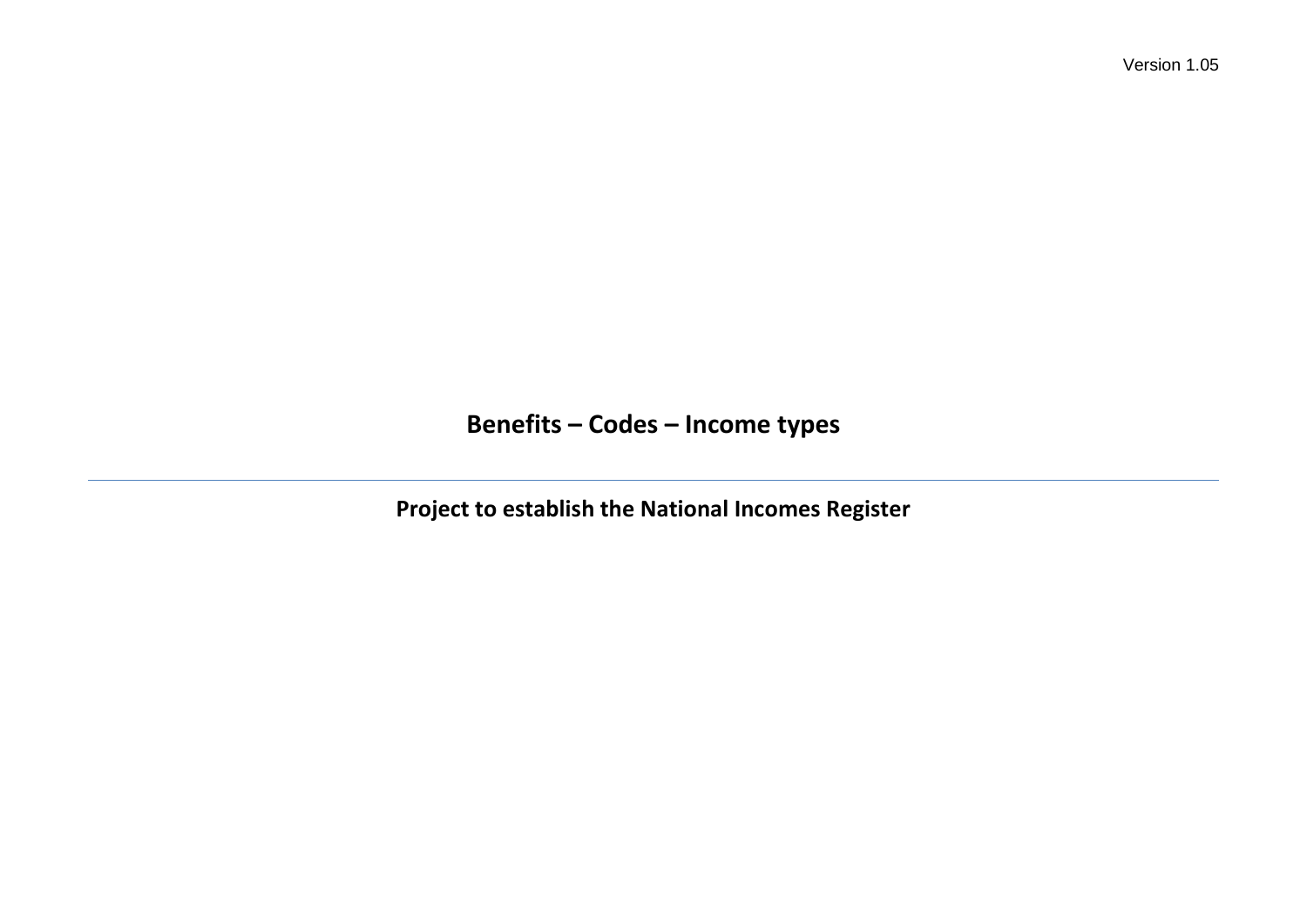## **Version history**

 $\overline{\phantom{a}}$ 

| <b>Version</b> | <b>Date</b> | <b>Description</b>                                                                                                                                                                                                                                                                                                                                                                                                                                                                                         |
|----------------|-------------|------------------------------------------------------------------------------------------------------------------------------------------------------------------------------------------------------------------------------------------------------------------------------------------------------------------------------------------------------------------------------------------------------------------------------------------------------------------------------------------------------------|
| 1.00           | 13/06/2018  | Document published.                                                                                                                                                                                                                                                                                                                                                                                                                                                                                        |
| 1.01           | 26/9/2018   | Removed income type 1057 Supplementary insurance for the maritime sector (unemployment security act).<br>Added new income types 1354, 1355, 1360, 1350, 1351, 1352, 1353, 1359, 1361, 1362, 1363, 1364, 1346,<br>1347, 1348, 1349, 1356, 1357 and 1358.<br>Corrected the name of income type 1307.<br>Added the technical name BenefitTransactionCode to the foreword and title of Section 2.                                                                                                              |
| 1.02           | 21/1/2019   | Added new income types 1365, 1366, 1367, 1368, 1369, 1370, 1371, 1372, 1373, 1374 and 1375.<br>Removed income type 1335 Death benefit (loan insurance).<br>Corrected the names of income types 1180 and 1181.<br>Corrected the control rule "Entry of Taxability information prevented" for income types 1069 and 1074.                                                                                                                                                                                    |
| 1.03           | 21/5/2019   | Corrected the names of income types 1048, 1074, 1139, 1271, 1308 and 1336.<br>Added new income types 1376, 1377, 1378, 1379, 1380, 1381, 1382, 1383, 1384, 1385 and 1386.<br>Corrected the control rule "Entry of Taxability information mandatory" for income type 1336.<br>Corrected the control rule "Entry of Taxability of benefit information prevented" for income types 1368,<br>1369, 1370 and 1371.<br>Removed income types 1129, 1172, 1190, 1191, 1215, 1229, 1230, 1250, 1251, 1329 and 1367. |
| 1.04           | 9/4/2020    | Corrected a year in the document's foreword.<br>Removed income types 1039, 1380, 1381 and 1382.<br>Added income types 1387-1401, 1404 and 1407.<br>Clarified the names of income types 1284 and 1285.                                                                                                                                                                                                                                                                                                      |
| 1.05           | 27/5/2020   | Corrected the control rule "Entry of Taxability of benefit information prevented" and "Entry of Taxability of<br>benefit information mandatory" for income types 1387 and 1388.                                                                                                                                                                                                                                                                                                                            |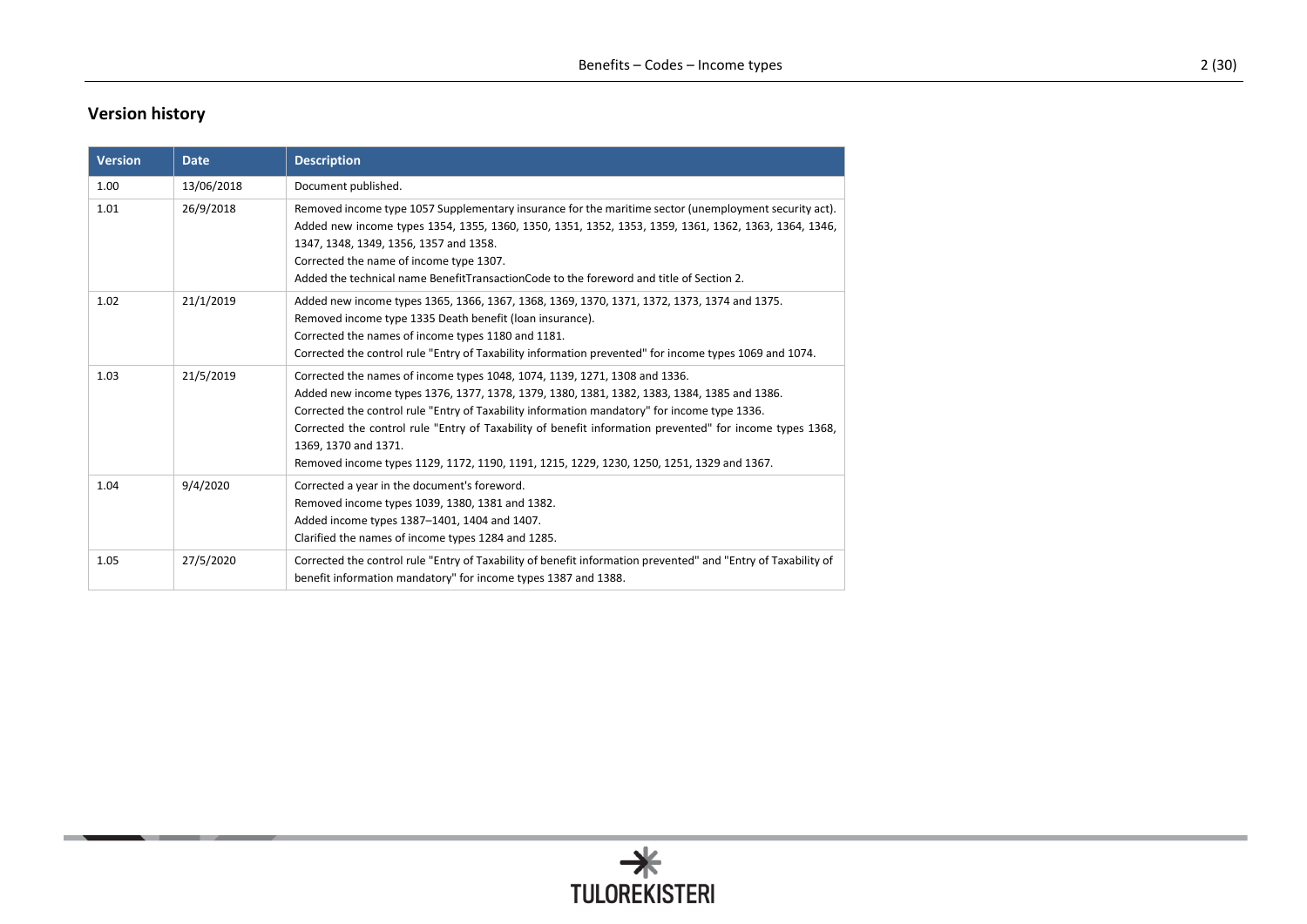# **TABLE OF CONTENTS**

| $\mathbf 1$  |     |                                                                |  |
|--------------|-----|----------------------------------------------------------------|--|
| $\mathbf{2}$ |     | INCOME TYPE CODES (BENEFITTRANSACTIONCODE) AND CONTROL RULES 6 |  |
|              | 2.1 |                                                                |  |
|              | 2.2 |                                                                |  |
|              |     |                                                                |  |
|              |     |                                                                |  |
|              |     |                                                                |  |
|              |     |                                                                |  |
|              |     |                                                                |  |
|              |     |                                                                |  |
|              |     |                                                                |  |
|              |     |                                                                |  |
|              |     |                                                                |  |

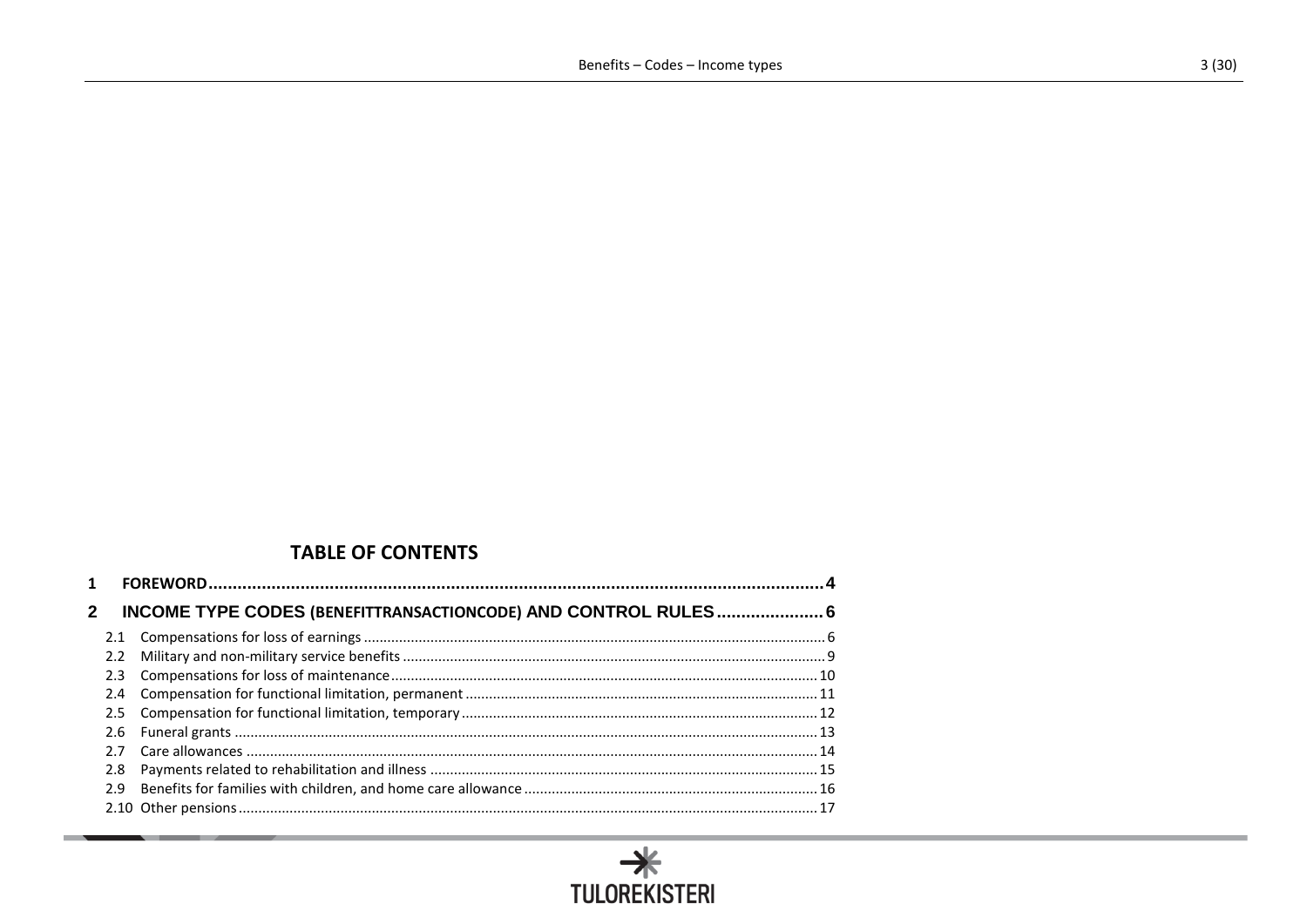### <span id="page-3-0"></span>**1 FOREWORD**

This document lists the income types used on the Incomes Register's benefits payment reports (BenefitTransactionCode). The income types are grouped according to how they are displayed in the Incomes Register's e-service in order to make its use easier. The income types are linked to several data processing rules itemised in the "Data delivery – Schemas – Benefits payment reports" content description. Each processing rule dependent on the value of Income type code refers to a control rule presented in a separate column in this codeset. The control rule either applies to the income type ("Yes") or not ("No"). The control rules of the income types with short descriptions are as follows:

• *Entry of Taxability of benefit information prevented*. More detailed information on the taxability of the income type cannot be entered for the deductible items (Section 2.20) or incomes that are tax-exempt in income taxation and not subject reporting data according to section 28 a of the act on inheritance and gift tax (perintö- ja lahjaverolaki 378/1940). Additionally, if the tax treatment of the income type is unambiguous, entry of the Taxability of benefit information is prevented. This is the case when, for example, the income is earned income to its recipient without exception.

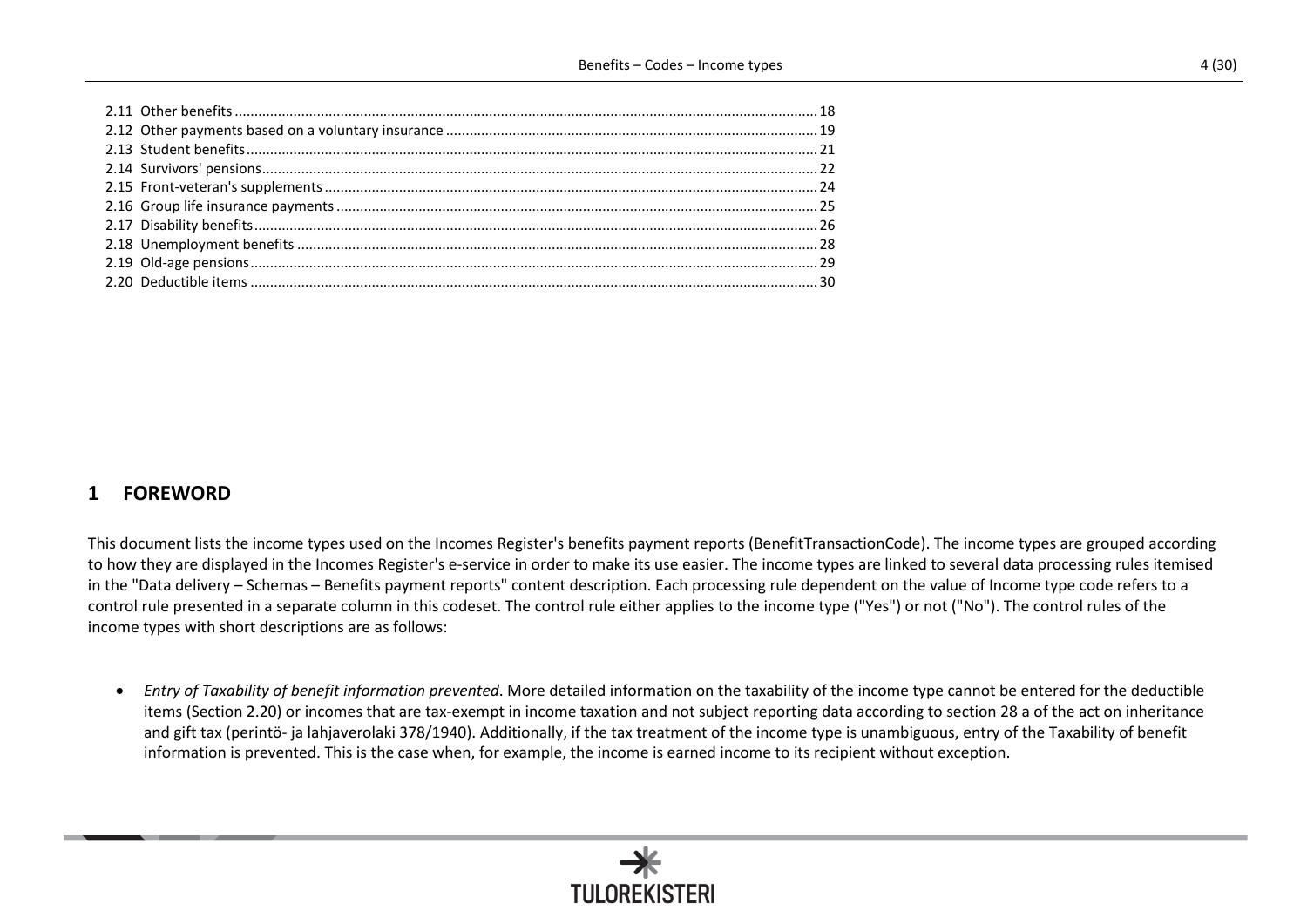- *Taxability of benefit information mandatory*. A specifier on the tax treatment of the income type must be entered for an income type that is not unambiguously taxable or tax-exempt, but always needs a comment on the more specific tax treatment from the payer. The mandatory status also applies to payments covered by the above-mentioned reporting as per the act on inheritance and gift tax.
- *Benefit unit mandatory*. Information on the benefit unit and the number of units must be entered for an income type if it has previously been subject to the annual report of unemployment benefits payment days (VSKORVPV data flow) that will be replaced by the Incomes Register in 2021. Information may also be required for individual income types on other grounds.
- *Grounds for pension paid to a non-resident taxpayer information is mandatory for a non-resident taxpayer.* The control rule ("Yes") applies to taxable pensions. When the pensioner is a non-resident taxpayer, the payer must report specifying information on the nature of the work from which the pension was accrued or on other grounds. This additional information is used as the basis of taxation and in international data exchange.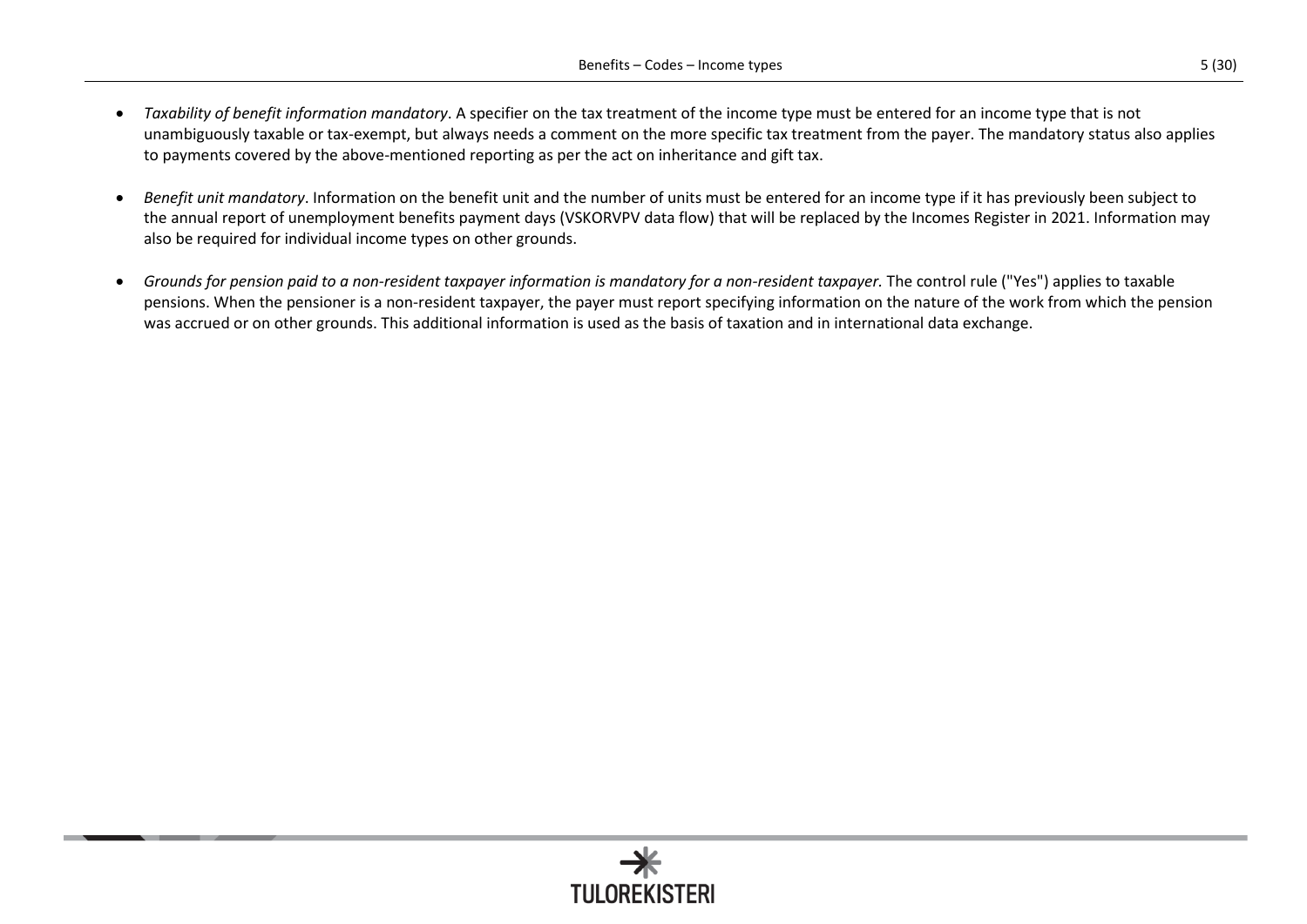# <span id="page-5-0"></span>**2 INCOME TYPE CODES (BENEFITTRANSACTIONCODE) AND CONTROL RULES**

#### <span id="page-5-1"></span>**2.1 Compensations for loss of earnings**

| Code | Label                                                                                                                         | <b>Entry of</b><br><b>Taxability of</b><br>benefit<br>information<br>prevented | <b>Taxability of</b><br>benefit<br>information<br>mandatory | <b>Benefit unit</b><br>mandatory | <b>Grounds for pension</b><br>paid to a non-resident<br>taxpayer information<br>is mandatory for a<br>non-resident taxpayer | <b>Reporting a negative</b><br>amount is allowed |
|------|-------------------------------------------------------------------------------------------------------------------------------|--------------------------------------------------------------------------------|-------------------------------------------------------------|----------------------------------|-----------------------------------------------------------------------------------------------------------------------------|--------------------------------------------------|
| 1048 | Daily allowance for loss of earnings (Kela)                                                                                   | Yes                                                                            | No                                                          | No                               | No                                                                                                                          | No                                               |
| 1125 | Compensation for pay for a period of physiotherapy (occupational accident insurance)                                          | Yes                                                                            | No                                                          | No                               | No                                                                                                                          | No                                               |
| 1126 | Compensation for pay for a period of examination (occupational accident insurance)                                            | Yes                                                                            | No                                                          | No                               | No                                                                                                                          | No                                               |
| 1130 | Daily allowance (occupational accident insurance)                                                                             | Yes                                                                            | <b>No</b>                                                   | <b>No</b>                        | <b>No</b>                                                                                                                   | No                                               |
| 1134 | Compensation for loss of earnings to a family member who joins in adjustment training (occupational<br>accident insurance)    | Yes                                                                            | No                                                          | No                               | No                                                                                                                          | No                                               |
| 1137 | Compensation for loss of earnings to a family member (act on compensation for crime damage)                                   | Yes                                                                            | No                                                          | No                               | No                                                                                                                          | No                                               |
| 1139 | Compensation for loss of earnings to a family member of a person who has died (act on State<br>indemnity operations)          | Yes                                                                            | No                                                          | No                               | No                                                                                                                          | No                                               |
| 1141 | Compensation for loss of earnings (act on compensation for crime damage)                                                      | Yes                                                                            | No                                                          | No                               | No                                                                                                                          | No                                               |
| 1145 | Compensation for loss of earnings (act on State indemnity operations)                                                         | Yes                                                                            | No                                                          | No                               | No                                                                                                                          | No                                               |
| 1149 | Compensation for loss of earnings (game damage act)                                                                           | Yes                                                                            | No                                                          | No                               | No                                                                                                                          | No                                               |
| 1152 | Compensation for loss of earnings to a family member of an injured person (act on compensation for<br>crime damage)           | Yes                                                                            | No                                                          | No                               | No                                                                                                                          | No                                               |
| 1153 | Compensation for loss of earnings (Act on Compensation from State Funds for the Arrest or Detention<br>of an Innocent Person) | Yes                                                                            | No                                                          | No                               | No                                                                                                                          | No                                               |
| 1163 | Compensation for loss of earnings (rail transport accidents)                                                                  | Yes                                                                            | No                                                          | <b>No</b>                        | No                                                                                                                          | No                                               |
| 1168 | Compensation for pay for a period of physiotherapy (military illnesses and accidents)                                         | Yes                                                                            | No                                                          | No                               | No                                                                                                                          | No                                               |
| 1169 | Compensation for pay for a period of examination (military illnesses and accidents)                                           | Yes                                                                            | No                                                          | No                               | No                                                                                                                          | No                                               |
| 1173 | Daily allowance (military illnesses and accidents)                                                                            | Yes                                                                            | No                                                          | No                               | No                                                                                                                          | <b>No</b>                                        |
| 1177 | Compensation for loss of earnings (military illnesses and accidents)                                                          | Yes                                                                            | No                                                          | No                               | No                                                                                                                          | No                                               |
| 1184 | Compensation for loss of earnings (motor liability insurance)                                                                 | Yes                                                                            | No                                                          | No                               | No                                                                                                                          | No                                               |
| 1185 | Compensation for postponement of earned income (motor liability insurance)                                                    | Yes                                                                            | No                                                          | No                               | No                                                                                                                          | No                                               |
| 1186 | Compensation for loss of earnings to a family member (motor liability insurance)                                              | Yes                                                                            | No                                                          | No                               | No                                                                                                                          | No                                               |
| 1187 | Compensation for loss of earnings for a rehabilitation period (motor liability insurance)                                     | Yes                                                                            | No                                                          | No                               | No                                                                                                                          | No                                               |
| 1194 | Compensation for loss of earnings (travel insurance)                                                                          | Yes                                                                            | No                                                          | No                               | No                                                                                                                          | No                                               |
| 1199 | Compensation for loss of earnings (private accident insurance)                                                                | Yes                                                                            | No                                                          | No                               | No                                                                                                                          | No                                               |
| 1203 | Compensation for loss of earnings (medical expenses insurance)                                                                | Yes                                                                            | No                                                          | No                               | No                                                                                                                          | No                                               |

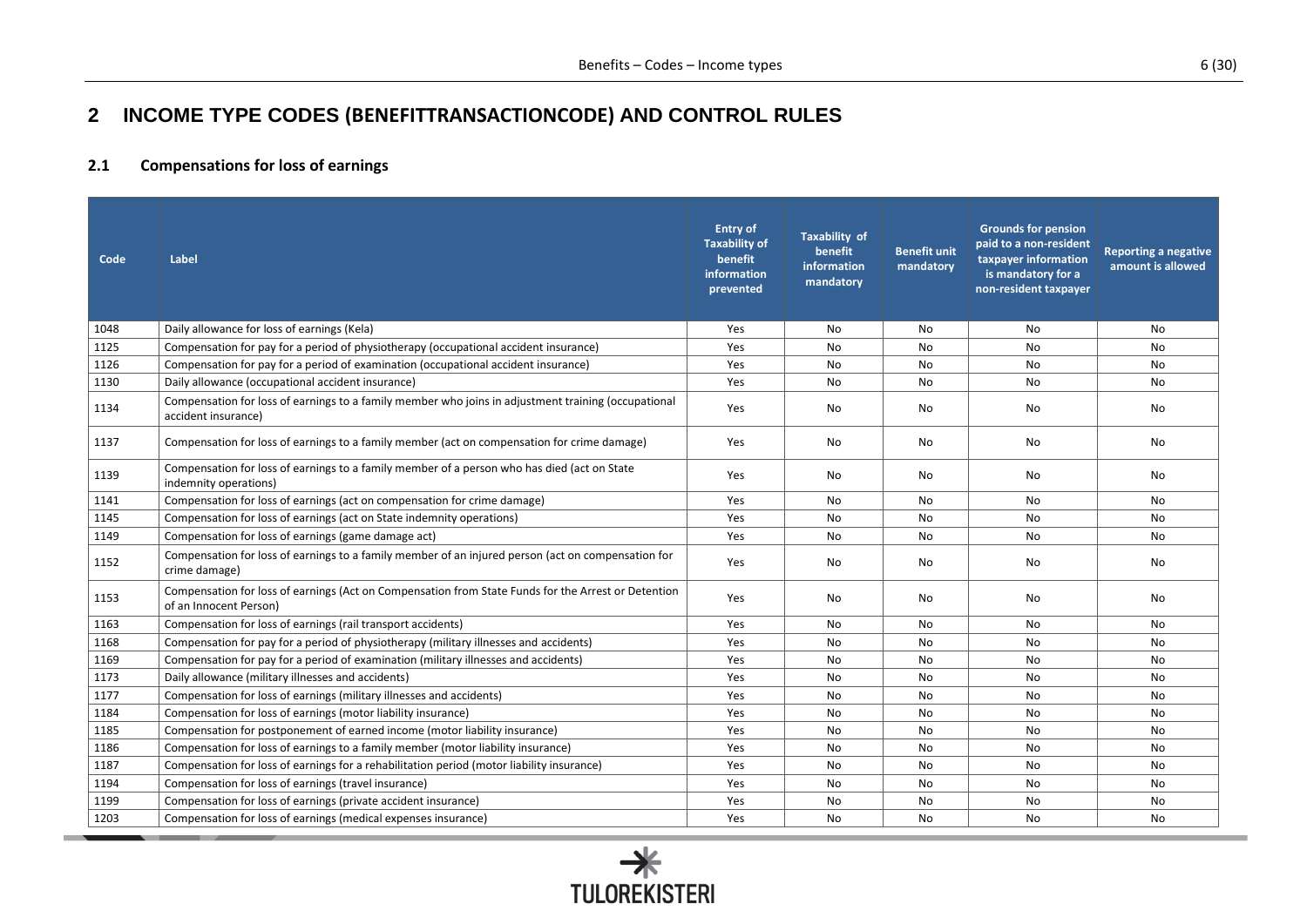| 1207 | Compensation for loss of earnings resulting from temporary disability (liability insurance)                                                                     | Yes       | No        | No        | No        | No |
|------|-----------------------------------------------------------------------------------------------------------------------------------------------------------------|-----------|-----------|-----------|-----------|----|
| 1208 | Compensation for loss of earnings resulting from permanent disability (liability insurance)                                                                     | Yes       | No        | <b>No</b> | No        | No |
| 1209 | Compensation for loss of earnings to a family member (liability insurance)                                                                                      | Yes       | No        | No        | No        | No |
| 1210 | Compensation for loss of earnings to an escort (liability insurance)                                                                                            | Yes       | No        | No        | No        | No |
| 1211 | Compensation for postponement of earned income (liability insurance)                                                                                            | Yes       | No        | No        | No        | No |
| 1223 | Compensation for loss of earnings (patient insurance)                                                                                                           | Yes       | No        | No        | No        | No |
| 1224 | Compensation for postponement of earned income (patient insurance)                                                                                              | Yes       | No        | <b>No</b> | No        | No |
| 1225 | Compensation for loss of earnings to a family member (patient insurance)                                                                                        | Yes       | No        | No        | No        | No |
| 1226 | Compensation for loss of earnings for a rehabilitation period (patient insurance)                                                                               | Yes       | No        | No        | No        | No |
| 1244 | Compensation for loss of earnings resulting from temporary disability (pharmaceutical injuries<br>insurance)                                                    | Yes       | No        | No        | No        | No |
| 1247 | Compensation for loss of earnings to a family member (pharmaceutical injuries insurance)                                                                        | Yes       | <b>No</b> | <b>No</b> | No        | No |
| 1253 | Compensation for loss of earnings to an escort (pharmaceutical injuries insurance)                                                                              | Yes       | No.       | <b>No</b> | No        | No |
| 1254 | Compensation for postponement of earned income (pharmaceutical injuries insurance)                                                                              | Yes       | No        | No        | No.       | No |
| 1298 | Compensation for loss of earnings to a family member of a person who has died (motor liability<br>insurance)                                                    | Yes       | No        | No        | No        | No |
| 1332 | Daily allowance for a serious illness of a child (voluntary insurance)                                                                                          | Yes       | No        | No        | No        | No |
| 1334 | Compensation for loss of earnings (loan insurance)                                                                                                              | Yes       | No        | <b>No</b> | <b>No</b> | No |
| 1368 | Continuous compensation for loss of earnings to a family member (act on State indemnity operations)                                                             | No        | No        | No        | No        | No |
| 1369 | Continuous compensation for loss of earnings (act on compensation for crime damage)                                                                             | No        | No        | No        | No        | No |
| 1370 | Continuous compensation for loss of earnings (act on State indemnity operations)                                                                                | <b>No</b> | No        | No        | No        | No |
| 1371 | Continuous compensation for loss of earnings (game damage act)                                                                                                  | No        | No        | No        | No        | No |
| 1390 | Compensation for loss of earnings for a rehabilitation period over one year after the injury (motor<br>liability insurance)                                     | No        | No        | No        | No        | No |
| 1391 | Compensation for loss of earnings to a family member of a person who has died (liability insurance)                                                             | Yes       | No        | No        | No        | No |
| 1398 | Compensation for loss of earnings over one year after the injury (motor liability insurance)                                                                    | No        | No        | No        | No        | No |
| 1399 | Compensation for postponement of earned income over one year after the injury (motor liability<br>insurance)                                                    | No        | No        | No        | No        | No |
| 1400 | Compensation for loss of earnings to a family member over one year after the injury (motor liability<br>insurance)                                              | No        | No        | No        | No        | No |
| 1401 | Compensation for loss of earnings to a family member of a person who has died when more than one<br>year has passed from the injury (motor liability insurance) | No        | No        | No        | No        | No |
| 1404 | Compensation for loss of earnings resulting from permanent disability when more than one year has<br>passed from the injury (liability insurance)               | No        | No        | No        | No        | No |
| 1407 | Compensation for postponement of earned income when more than one year has passed from the<br>injury (liability insurance)                                      | No        | No        | No        | No        | No |

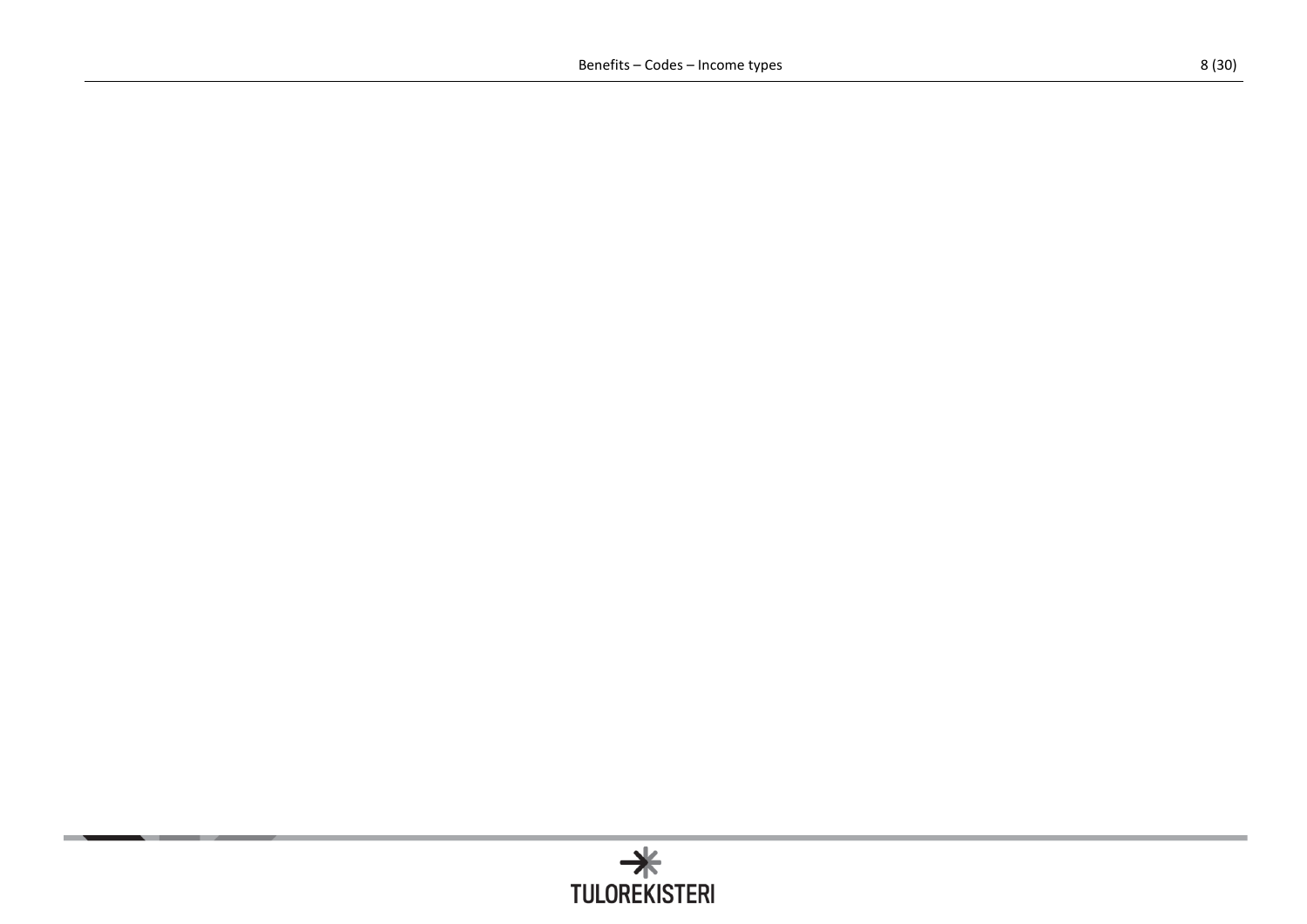#### <span id="page-8-0"></span>**2.2 Military and non-military service benefits**

| Code | Label                                                                                                                                | <b>Entry of</b><br><b>Taxability of</b><br>benefit<br>information<br>prevented | <b>Taxability of</b><br>benefit<br>information<br>mandatory | <b>Benefit unit</b><br>mandatory | <b>Grounds for pension</b><br>paid to a non-<br>resident taxpayer<br>information is<br>mandatory for a<br>non-resident<br>taxpayer | <b>Reporting a negative</b><br>amount is allowed |
|------|--------------------------------------------------------------------------------------------------------------------------------------|--------------------------------------------------------------------------------|-------------------------------------------------------------|----------------------------------|------------------------------------------------------------------------------------------------------------------------------------|--------------------------------------------------|
| 1219 | Reservist pay                                                                                                                        | Yes                                                                            | No                                                          | No                               | No                                                                                                                                 | <b>No</b>                                        |
| 1220 | Supplementary service pay (Non-Military Service Act)                                                                                 | Yes                                                                            | No                                                          | No                               | No                                                                                                                                 | No                                               |
| 1283 | Daily allowance for conscripts, reservists, students of the Emergency Services College or persons liable<br>for non-military service | Yes                                                                            | No                                                          | No                               | No                                                                                                                                 | No                                               |
| 1343 | Conscript's allowance (conscript's allowance act)                                                                                    | Yes                                                                            | No                                                          | No                               | No                                                                                                                                 | No                                               |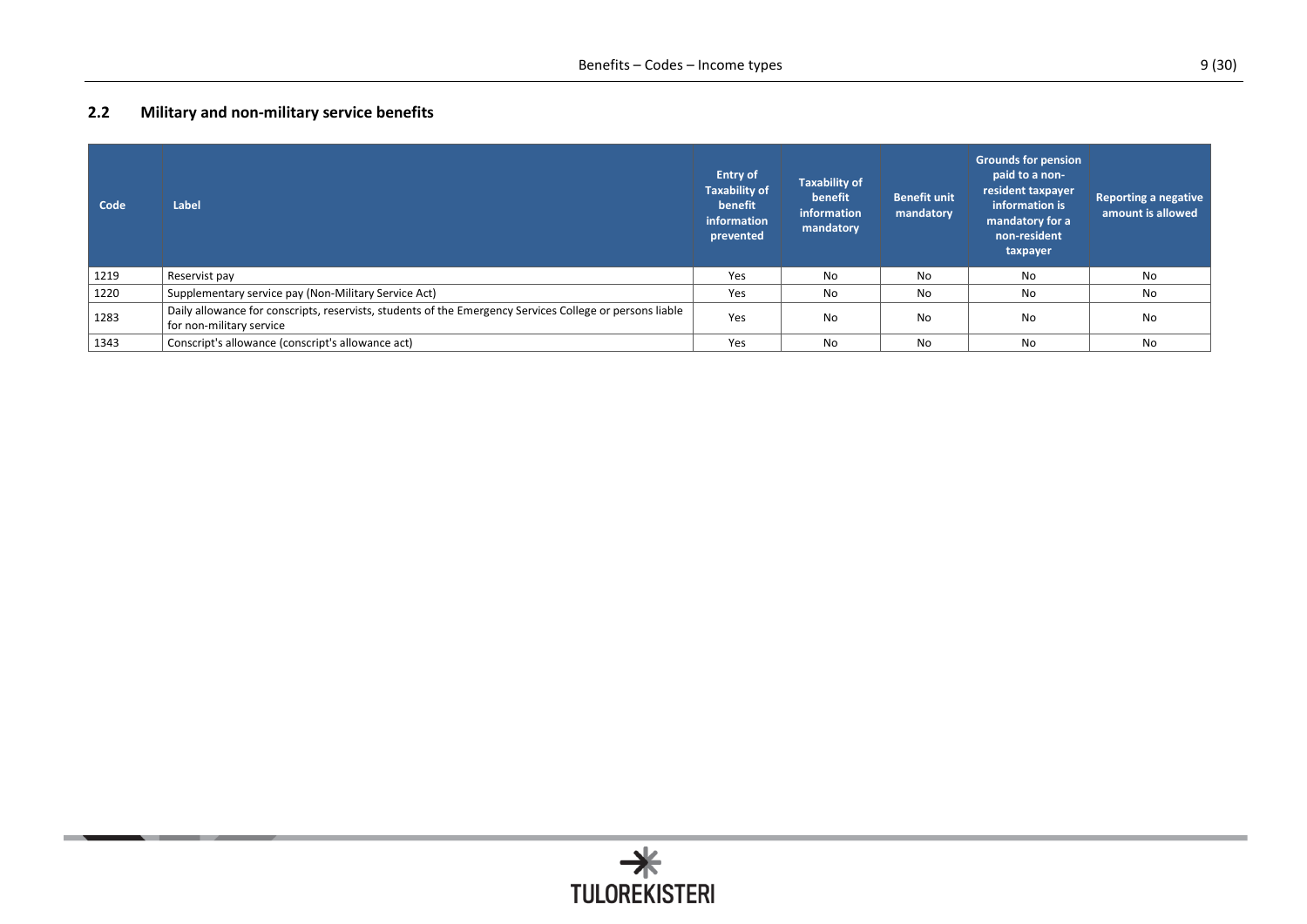#### <span id="page-9-0"></span>**2.3 Compensations for loss of maintenance**

| Code | Label                                                                                                                                | <b>Entry of</b><br><b>Taxability of</b><br>benefit<br>information<br>prevented | <b>Taxability of</b><br>benefit<br>information<br>mandatory | <b>Benefit unit</b><br>mandatory | <b>Grounds for pension</b><br>paid to a non-<br>resident taxpayer<br>information is<br>mandatory for a<br>non-resident<br>taxpayer | <b>Reporting a negative</b><br>amount is allowed |
|------|--------------------------------------------------------------------------------------------------------------------------------------|--------------------------------------------------------------------------------|-------------------------------------------------------------|----------------------------------|------------------------------------------------------------------------------------------------------------------------------------|--------------------------------------------------|
| 1136 | Compensation for loss of maintenance (act on compensation for crime damage)                                                          | Yes                                                                            | No                                                          | No                               | No                                                                                                                                 | No.                                              |
| 1138 | Compensation for loss of maintenance (act on State indemnity operations)                                                             | Yes                                                                            | No                                                          | No                               | No.                                                                                                                                | No.                                              |
| 1140 | Compensation for loss of maintenance (game damage act)                                                                               | Yes                                                                            | No                                                          | No                               | No.                                                                                                                                | No.                                              |
| 1154 | Compensation for decrease of maintenance (Act on Compensation from State Funds for the Arrest or<br>Detention of an Innocent Person) | Yes                                                                            | No                                                          | No                               | No                                                                                                                                 | No                                               |
| 1212 | Compensation for loss of maintenance (liability insurance)                                                                           | Yes                                                                            | No                                                          | No                               | No                                                                                                                                 | No.                                              |
| 1246 | Compensation for loss of maintenance (pharmaceutical injuries insurance)                                                             | Yes                                                                            | No                                                          | No                               | No                                                                                                                                 | No.                                              |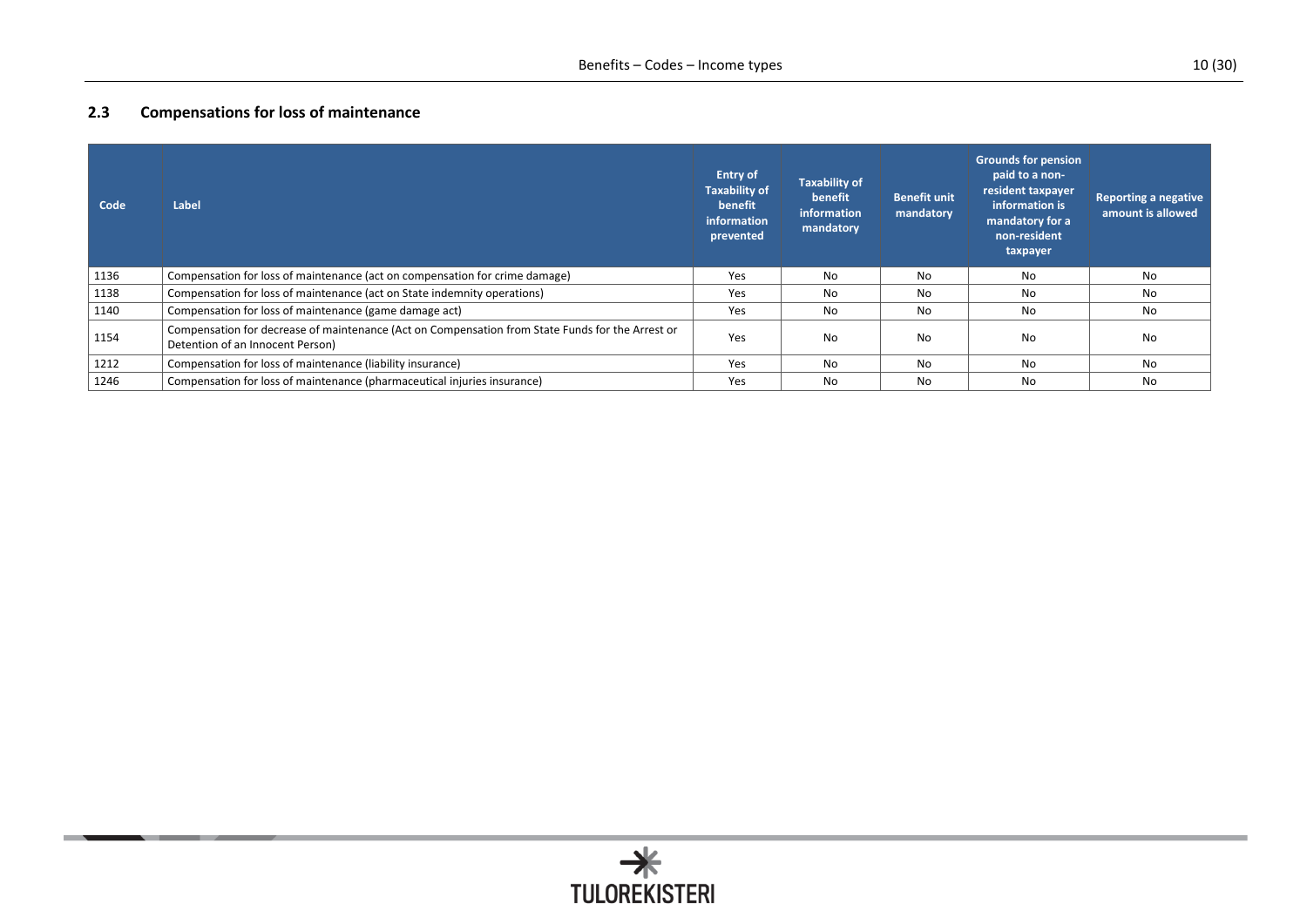#### <span id="page-10-0"></span>**2.4 Compensation for functional limitation, permanent**

| Code | Label                                                                                                               | <b>Entry of</b><br><b>Taxability of</b><br>benefit<br>information<br>prevented | <b>Taxability of</b><br>benefit<br><b>information</b><br>mandatory | <b>Benefit unit</b><br>mandatory | <b>Grounds for pension</b><br>paid to a non-<br>resident taxpayer<br>information is<br>mandatory for a<br>non-resident<br>taxpayer | <b>Reporting a negative</b><br>amount is allowed |
|------|---------------------------------------------------------------------------------------------------------------------|--------------------------------------------------------------------------------|--------------------------------------------------------------------|----------------------------------|------------------------------------------------------------------------------------------------------------------------------------|--------------------------------------------------|
| 1133 | Compensation for functional limitation (occupational accident insurance)                                            | Yes                                                                            | <b>No</b>                                                          | No                               | No                                                                                                                                 | <b>No</b>                                        |
| 1144 | Compensation for functional limitation, permanent (act on compensation for crime damage)                            | Yes                                                                            | <b>No</b>                                                          | No                               | No                                                                                                                                 | No                                               |
| 1148 | Compensation for functional limitation, permanent (act on State indemnity operations)                               | Yes                                                                            | <b>No</b>                                                          | <b>No</b>                        | No                                                                                                                                 | <b>No</b>                                        |
| 1151 | Compensation for functional limitation, permanent (game damage act)                                                 | Yes                                                                            | <b>No</b>                                                          | No                               | No                                                                                                                                 | No                                               |
| 1156 | Compensation for functional limitation, permanent (act on the compensation of damage on State<br>official journeys) | Yes                                                                            | <b>No</b>                                                          | <b>No</b>                        | No                                                                                                                                 | <b>No</b>                                        |
| 1176 | Compensation for functional limitation (military illnesses and accidents)                                           | Yes                                                                            | <b>No</b>                                                          | <b>No</b>                        | <b>No</b>                                                                                                                          | <b>No</b>                                        |
| 1180 | Compensation for functional limitation, permanent (military illnesses and accidents)                                | Yes                                                                            | <b>No</b>                                                          | N <sub>o</sub>                   | No                                                                                                                                 | No                                               |
| 1189 | Compensation for functional limitation, permanent (motor liability insurance)                                       | Yes                                                                            | No                                                                 | No                               | No                                                                                                                                 | No                                               |
| 1196 | Compensation for functional limitation, permanent (travel insurance)                                                | Yes                                                                            | <b>No</b>                                                          | <b>No</b>                        | No                                                                                                                                 | <b>No</b>                                        |
| 1201 | Compensation for functional limitation, permanent (private accident insurance)                                      | Yes                                                                            | <b>No</b>                                                          | No                               | No                                                                                                                                 | <b>No</b>                                        |
| 1205 | Compensation for functional limitation, permanent (medical expenses insurance)                                      | Yes                                                                            | <b>No</b>                                                          | No                               | No                                                                                                                                 | No                                               |
| 1213 | Compensation for functional limitation, permanent (liability insurance)                                             | Yes                                                                            | N <sub>o</sub>                                                     | No                               | <b>No</b>                                                                                                                          | <b>No</b>                                        |
| 1228 | Compensation for functional limitation, permanent (patient insurance)                                               | Yes                                                                            | <b>No</b>                                                          | No                               | No                                                                                                                                 | No.                                              |
| 1249 | Compensation for functional limitation, permanent (pharmaceutical injuries insurance)                               | Yes                                                                            | <b>No</b>                                                          | No                               | No                                                                                                                                 | No                                               |
| 1274 | Compensation for functional limitation (statutory insurance coverage for professional athletes)                     | Yes                                                                            | <b>No</b>                                                          | No                               | No                                                                                                                                 | No                                               |
| 1275 | Compensation for functional limitation, permanent (voluntary sports insurance)                                      | Yes                                                                            | <b>No</b>                                                          | No                               | No.                                                                                                                                | No                                               |
| 1365 | Compensation for functional limitation, permanent (military illnesses and accidents)                                | Yes                                                                            | <b>No</b>                                                          | <b>No</b>                        | No                                                                                                                                 | No                                               |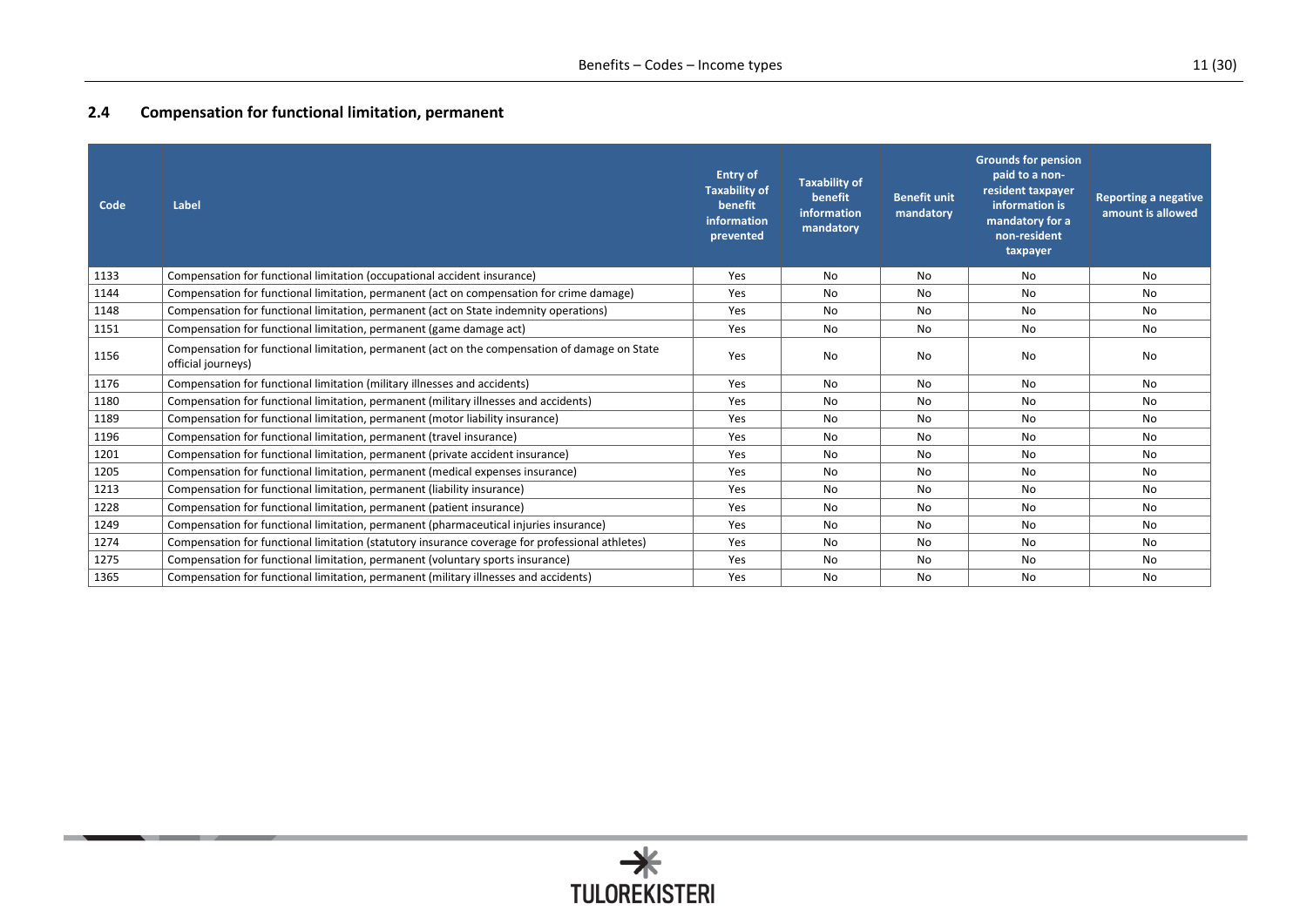#### <span id="page-11-0"></span>**2.5 Compensation for functional limitation, temporary**

| Code | Label                                                                                                                  | <b>Entry of</b><br><b>Taxability of</b><br>benefit<br>information<br>prevented | <b>Taxability of</b><br>benefit<br><b>information</b><br>mandatory | <b>Benefit unit</b><br>mandatory | <b>Grounds for pension</b><br>paid to a non-<br>resident taxpayer<br>information is<br>mandatory for a<br>non-resident<br>taxpayer | <b>Reporting a negative</b><br>amount is allowed |
|------|------------------------------------------------------------------------------------------------------------------------|--------------------------------------------------------------------------------|--------------------------------------------------------------------|----------------------------------|------------------------------------------------------------------------------------------------------------------------------------|--------------------------------------------------|
| 1142 | Compensation for functional limitation, temporary (act on compensation for crime damage)                               | Yes                                                                            | No                                                                 | <b>No</b>                        | No                                                                                                                                 | <b>No</b>                                        |
| 1143 | Compensation for suffering (act on compensation for crime damage)                                                      | Yes                                                                            | No                                                                 | No                               | No                                                                                                                                 | No.                                              |
| 1146 | Compensation functional limitation, temporary (act on State indemnity operations)                                      | Yes                                                                            | No                                                                 | No                               | No                                                                                                                                 | No                                               |
| 1147 | Compensation for suffering (act on State indemnity operations)                                                         | Yes                                                                            | No                                                                 | No                               | No                                                                                                                                 | No.                                              |
| 1150 | Compensation for functional limitation, temporary (game damages act)                                                   | Yes                                                                            | No.                                                                | No                               | No                                                                                                                                 | No.                                              |
| 1155 | Compensation for suffering (Act on Compensation from State Funds for the Arrest or Detention of an<br>Innocent Person) | Yes                                                                            | No                                                                 | No                               | No                                                                                                                                 | No                                               |
| 1188 | Compensation for functional limitation, temporary (motor liability insurance)                                          | Yes                                                                            | No.                                                                | No                               | No                                                                                                                                 | No.                                              |
| 1192 | Compensation for mental suffering to a family member (motor liability insurance)                                       | Yes                                                                            | No.                                                                | No                               | No.                                                                                                                                | No.                                              |
| 1197 | Compensation for functional limitation, temporary (travel insurance)                                                   | Yes                                                                            | No.                                                                | No.                              | No.                                                                                                                                | No.                                              |
| 1202 | Compensation for functional limitation, temporary (private accident insurance)                                         | Yes                                                                            | No.                                                                | No                               | No                                                                                                                                 | No.                                              |
| 1206 | Compensation for functional limitation, temporary (medical expenses insurance)                                         | Yes                                                                            | No.                                                                | No                               | No                                                                                                                                 | No.                                              |
| 1214 | Compensation for functional limitation, temporary (liability insurance)                                                | Yes                                                                            | No.                                                                | No                               | No                                                                                                                                 | No.                                              |
| 1227 | Compensation for functional limitation, temporary (patient insurance)                                                  | Yes                                                                            | No.                                                                | No.                              | No                                                                                                                                 | No.                                              |
| 1248 | Compensation for functional limitation, temporary (pharmaceutical injuries insurance)                                  | Yes                                                                            | No                                                                 | <b>No</b>                        | <b>No</b>                                                                                                                          | No.                                              |
| 1316 | Compensation for suffering to a family member (act on State indemnity operations)                                      | Yes                                                                            | No.                                                                | No                               | No.                                                                                                                                | No                                               |
| 1393 | Compensation for mental suffering to a family member (liability insurance)                                             | Yes                                                                            | No                                                                 | No                               | No                                                                                                                                 | No                                               |

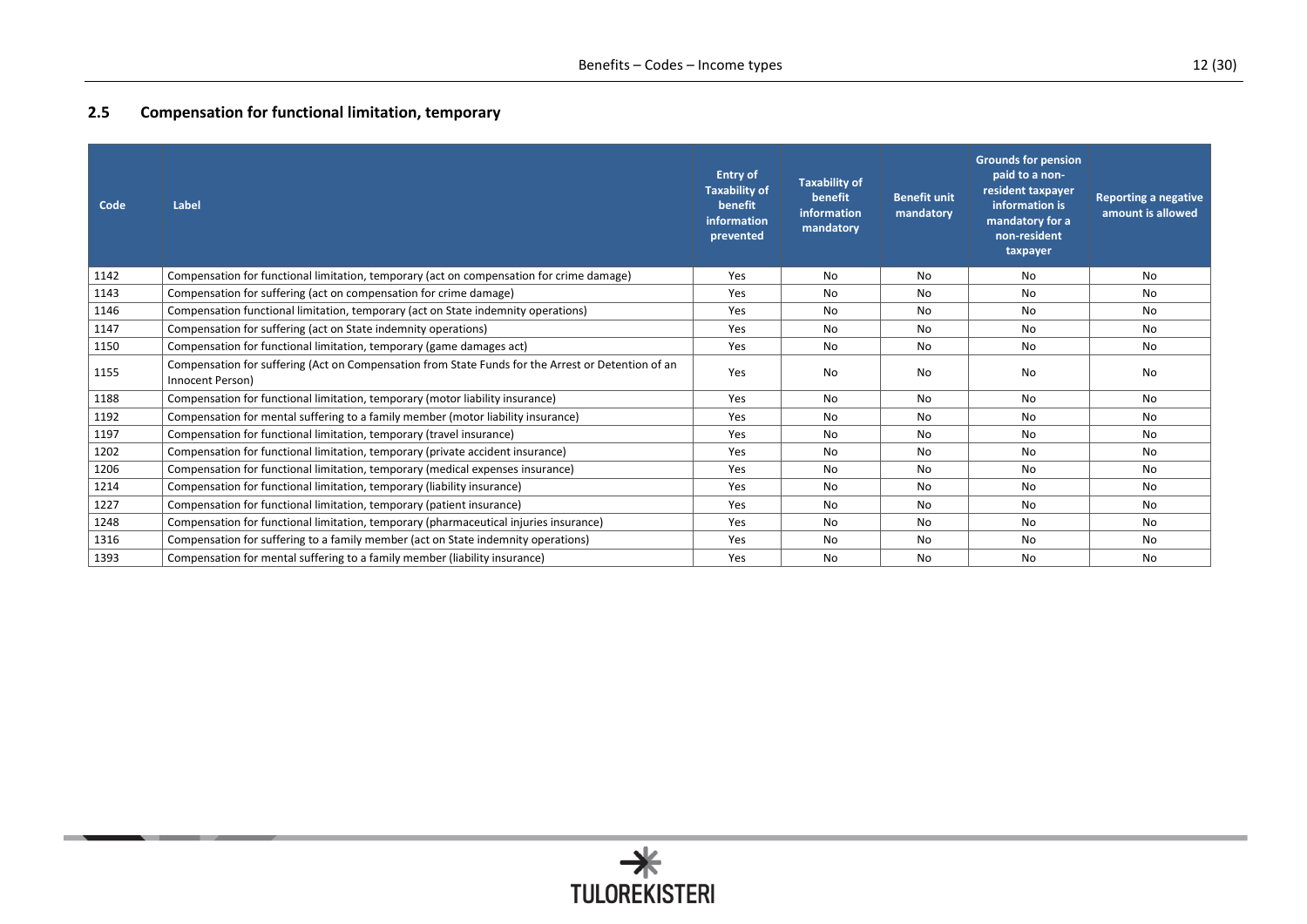#### <span id="page-12-0"></span>**2.6 Funeral grants**

 $\overline{\phantom{a}}$ 

| Code | Label                                                                        | <b>Entry of</b><br><b>Taxability of</b><br>benefit<br><b>information</b><br>prevented | <b>Taxability of</b><br>benefit<br>information<br>mandatory | <b>Benefit unit</b><br>mandatory | <b>Grounds for pension</b><br>paid to a non-<br>resident taxpayer<br>information is<br>mandatory for a<br>non-resident<br>taxpayer | <b>Reporting a negative</b><br>amount is allowed |
|------|------------------------------------------------------------------------------|---------------------------------------------------------------------------------------|-------------------------------------------------------------|----------------------------------|------------------------------------------------------------------------------------------------------------------------------------|--------------------------------------------------|
| 1102 | Funeral grant (statutory earnings-related pension insurance)                 | No                                                                                    | Yes                                                         | No                               | No                                                                                                                                 | No                                               |
| 1117 | Funeral grant (voluntary earnings-related pension insurance)                 | No.                                                                                   | Yes                                                         | No                               | No.                                                                                                                                | No.                                              |
| 1135 | Funeral assistance (occupational accident insurance)                         | <b>No</b>                                                                             | Yes                                                         | No                               | No.                                                                                                                                | No                                               |
| 1157 | Funeral grant (act on the compensation of damage on State official journeys) | No.                                                                                   | Yes                                                         | No                               | No                                                                                                                                 | No                                               |
| 1162 | Funeral grant (military injuries act)                                        | No.                                                                                   | Yes                                                         | No.                              | No                                                                                                                                 | No.                                              |
| 1178 | Funeral grant (military illnesses and accidents)                             | No                                                                                    | Yes                                                         | No                               | No.                                                                                                                                | No                                               |
| 1198 | Funeral grant (voluntary non-life insurance)                                 | <b>No</b>                                                                             | Yes                                                         | No                               | No                                                                                                                                 | No.                                              |
| 1260 | Funeral grant (direct supplementary pension scheme)                          | <b>No</b>                                                                             | Yes                                                         | No                               | No.                                                                                                                                | No.                                              |
| 1278 | Funeral grant (statutory insurance coverage for professional athletes)       | <b>No</b>                                                                             | Yes                                                         | No                               | No.                                                                                                                                | No                                               |
| 1279 | Funeral grant (voluntary sports insurance)                                   | <b>No</b>                                                                             | Yes                                                         | No                               | No                                                                                                                                 | No                                               |
| 1337 | Funeral grant (TEL supplementary pension cover)                              | <b>No</b>                                                                             | Yes                                                         | No                               | No.                                                                                                                                | No                                               |
| 1340 | Funeral grant (group pension insurance)                                      | No.                                                                                   | Yes                                                         | No                               | No.                                                                                                                                | No                                               |
| 1373 | Funeral grant (public insurance funds act)                                   | No                                                                                    | Yes                                                         | <b>No</b>                        | No                                                                                                                                 | No                                               |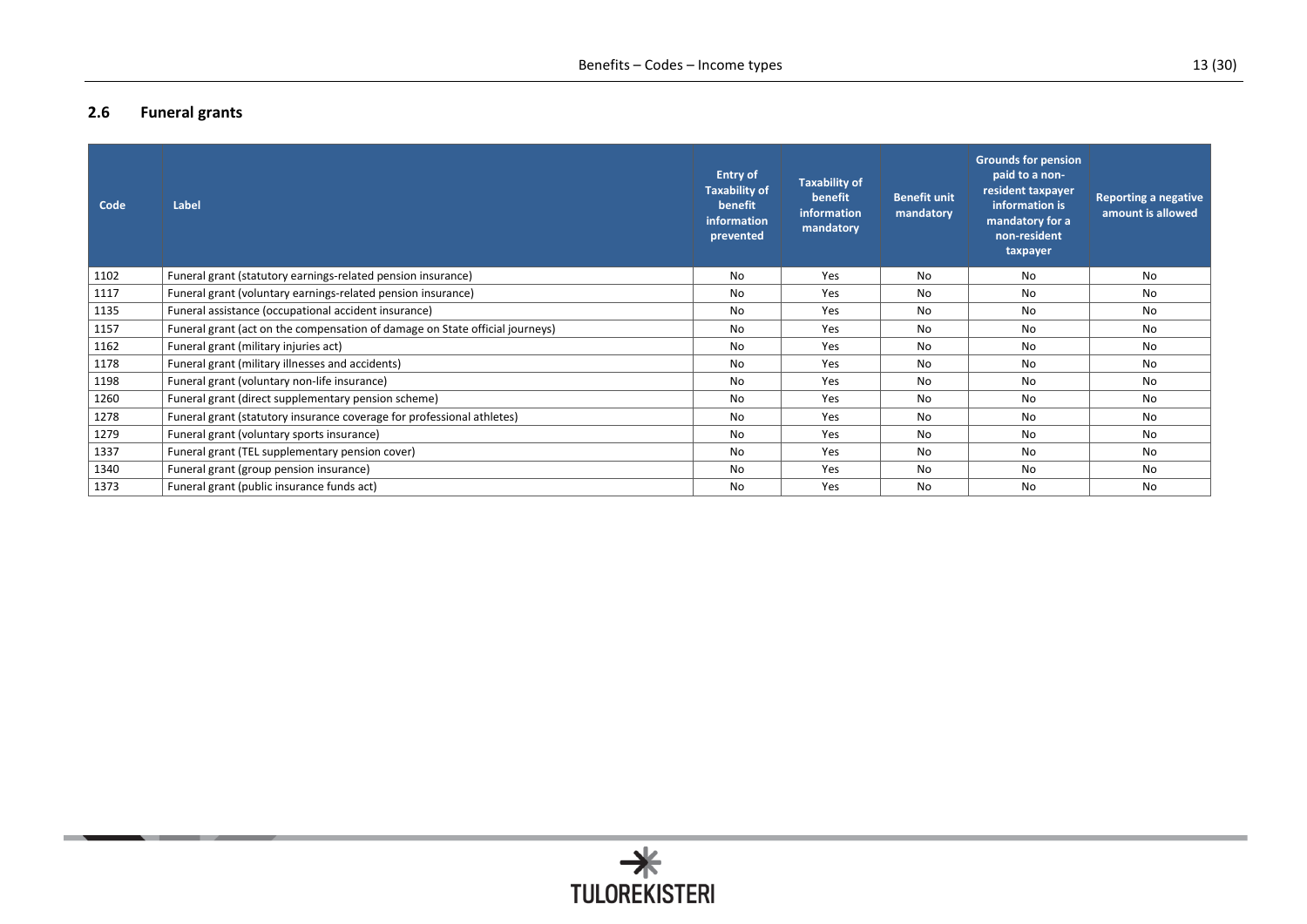#### <span id="page-13-0"></span>**2.7 Care allowances**

| Code | Label                                                                        | <b>Entry of</b><br><b>Taxability of</b><br>benefit<br><b>information</b><br>prevented | <b>Taxability of</b><br>benefit<br>information<br>mandatory | <b>Benefit unit</b><br>mandatory | <b>Grounds for pension</b><br>paid to a non-<br>resident taxpayer<br>information is<br>mandatory for a<br>non-resident<br>taxpayer | Reporting a negative<br>amount is allowed |
|------|------------------------------------------------------------------------------|---------------------------------------------------------------------------------------|-------------------------------------------------------------|----------------------------------|------------------------------------------------------------------------------------------------------------------------------------|-------------------------------------------|
| 1127 | Care allowance (occupational accident insurance)                             | Yes                                                                                   | No                                                          | No                               | No.                                                                                                                                | No.                                       |
| 1128 | Handicap supplement (occupational accident insurance)                        | Yes                                                                                   | No                                                          | No                               | No                                                                                                                                 | No                                        |
| 1170 | Care allowance (military illnesses and accidents)                            | Yes                                                                                   | No                                                          | No                               | No                                                                                                                                 | No                                        |
| 1171 | Handicap supplement (military illnesses and accidents)                       | Yes                                                                                   | No                                                          | No                               | No                                                                                                                                 | No                                        |
| 1193 | Care allowance (motor liability insurance)                                   | Yes                                                                                   | No                                                          | No.                              | No                                                                                                                                 | No                                        |
| 1216 | Care allowance (liability insurance)                                         | Yes                                                                                   | No                                                          | No                               | No                                                                                                                                 | No                                        |
| 1231 | Care allowance (patient insurance)                                           | Yes                                                                                   | No                                                          | No                               | No.                                                                                                                                | No.                                       |
| 1252 | Care allowance (pharmaceutical injuries insurance)                           | Yes                                                                                   | No                                                          | No                               | No                                                                                                                                 | No                                        |
| 1276 | Care allowance (statutory insurance coverage for professional athletes)      | Yes                                                                                   | No                                                          | No                               | No.                                                                                                                                | No.                                       |
| 1277 | Care allowance (voluntary sports insurance)                                  | Yes                                                                                   | No                                                          | No                               | No.                                                                                                                                | No.                                       |
| 1341 | Handicap supplement (statutory insurance coverage for professional athletes) | Yes                                                                                   | No                                                          | No                               | No                                                                                                                                 | No                                        |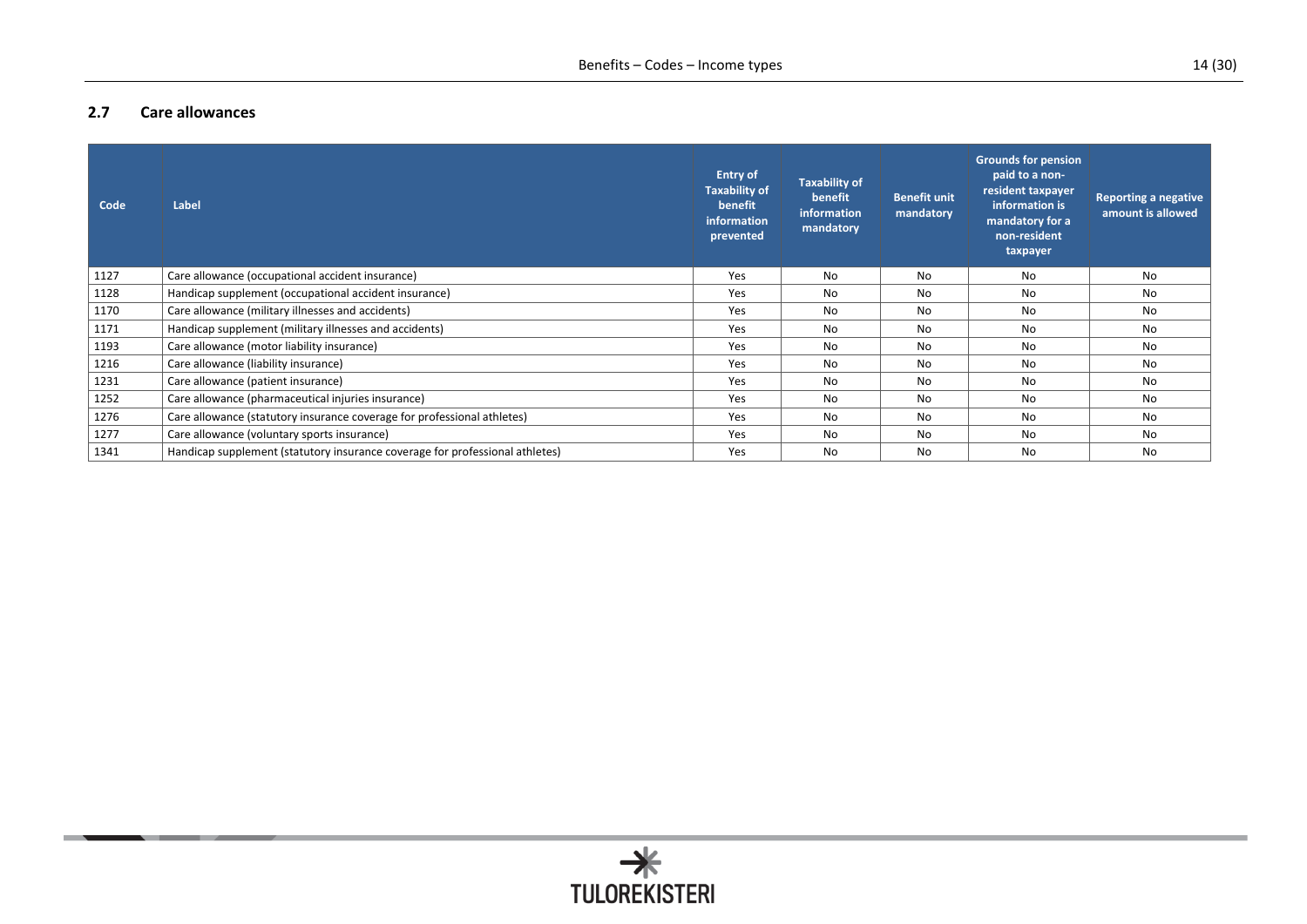#### <span id="page-14-0"></span>**2.8 Payments related to rehabilitation and illness**

| Code | Label                                                                                                              | <b>Entry of</b><br><b>Taxability of</b><br>benefit<br>information<br>prevented | <b>Taxability of</b><br>benefit<br>information<br>mandatory | <b>Benefit unit</b><br>mandatory | <b>Grounds for pension</b><br>paid to a non-<br>resident taxpayer<br>information is<br>mandatory for a<br>non-resident<br>taxpayer | <b>Reporting a negative</b><br>amount is allowed |
|------|--------------------------------------------------------------------------------------------------------------------|--------------------------------------------------------------------------------|-------------------------------------------------------------|----------------------------------|------------------------------------------------------------------------------------------------------------------------------------|--------------------------------------------------|
| 1043 | Rehabilitation allowance (rehabilitation act)                                                                      | Yes                                                                            | No                                                          | No                               | No                                                                                                                                 | <b>No</b>                                        |
| 1044 | Rehabilitation allowance for pensioners (rehabilitation act)                                                       | Yes                                                                            | No                                                          | No                               | No                                                                                                                                 | <b>No</b>                                        |
| 1045 | Partial rehabilitation allowance (rehabilitation act)                                                              | Yes                                                                            | No                                                          | <b>No</b>                        | No                                                                                                                                 | <b>No</b>                                        |
| 1046 | Means-tested rehabilitation assistance (rehabilitation act)                                                        | Yes                                                                            | No                                                          | No                               | No                                                                                                                                 | No                                               |
| 1047 | Rehabilitation allowance for young persons (rehabilitation act)                                                    | Yes                                                                            | No                                                          | No                               | No                                                                                                                                 | No                                               |
| 1049 | Partial sickness allowance (Health Insurance Act)                                                                  | Yes                                                                            | No                                                          | No                               | No                                                                                                                                 | No                                               |
| 1050 | Sickness allowance (Health Insurance Act)                                                                          | Yes                                                                            | No                                                          | No                               | No                                                                                                                                 | No                                               |
| 1051 | YEL daily allowance (Health Insurance Act)                                                                         | Yes                                                                            | No                                                          | <b>No</b>                        | No                                                                                                                                 | <b>No</b>                                        |
| 1052 | Special care allowance (Health Insurance Act)                                                                      | Yes                                                                            | No                                                          | <b>No</b>                        | No                                                                                                                                 | <b>No</b>                                        |
| 1053 | Daily allowance for communicable diseases (Health Insurance Act)                                                   | Yes                                                                            | No                                                          | No                               | No                                                                                                                                 | <b>No</b>                                        |
| 1094 | Rehabilitation allowance (statutory earnings-related pension insurance)                                            | Yes                                                                            | No                                                          | No                               | No                                                                                                                                 | No                                               |
| 1096 | Rehabilitation assistance (statutory earnings-related pension insurance)                                           | Yes                                                                            | No                                                          | No                               | No                                                                                                                                 | No                                               |
| 1097 | Rehabilitation increment (statutory earnings-related pension insurance)                                            | <b>No</b>                                                                      | No                                                          | No                               | Yes                                                                                                                                | No                                               |
| 1098 | Partial rehabilitation assistance (statutory earnings-related pension insurance)                                   | Yes                                                                            | No                                                          | No                               | No                                                                                                                                 | No                                               |
| 1099 | Partial rehabilitation allowance (statutory earnings-related pension insurance)                                    | Yes                                                                            | No                                                          | No                               | No                                                                                                                                 | <b>No</b>                                        |
| 1116 | Sickness assistance or allowance (pension funds)                                                                   | Yes                                                                            | No                                                          | <b>No</b>                        | No                                                                                                                                 | <b>No</b>                                        |
| 1121 | MELA sickness allowance (act on compensating a waiting period according to the Health Insurance Act<br>to farmers) | Yes                                                                            | No                                                          | <b>No</b>                        | No.                                                                                                                                | <b>No</b>                                        |
| 1131 | Rehabilitation allowance (occupational accident insurance)                                                         | Yes                                                                            | No                                                          | <b>No</b>                        | No                                                                                                                                 | <b>No</b>                                        |
| 1160 | Supplementary annuity (military injuries act)                                                                      | Yes                                                                            | No                                                          | <b>No</b>                        | No                                                                                                                                 | <b>No</b>                                        |
| 1175 | Rehabilitation allowance (military illnesses and accidents)                                                        | Yes                                                                            | No                                                          | No                               | No                                                                                                                                 | No                                               |
| 1282 | Compensation for daily hospital charge (hospitalisation insurance)                                                 | <b>No</b>                                                                      | Yes                                                         | <b>No</b>                        | No                                                                                                                                 | <b>No</b>                                        |
| 1303 | Partial rehabilitation increment (statutory earnings-related pension insurance)                                    | <b>No</b>                                                                      | No                                                          | <b>No</b>                        | Yes                                                                                                                                | <b>No</b>                                        |
| 1308 | Support for a special health reason (Åland Islands)                                                                | Yes                                                                            | No                                                          | No                               | No                                                                                                                                 | No                                               |
| 1354 | Rehabilitation allowance (Åland Islands)                                                                           | Yes                                                                            | No                                                          | <b>No</b>                        | No                                                                                                                                 | <b>No</b>                                        |

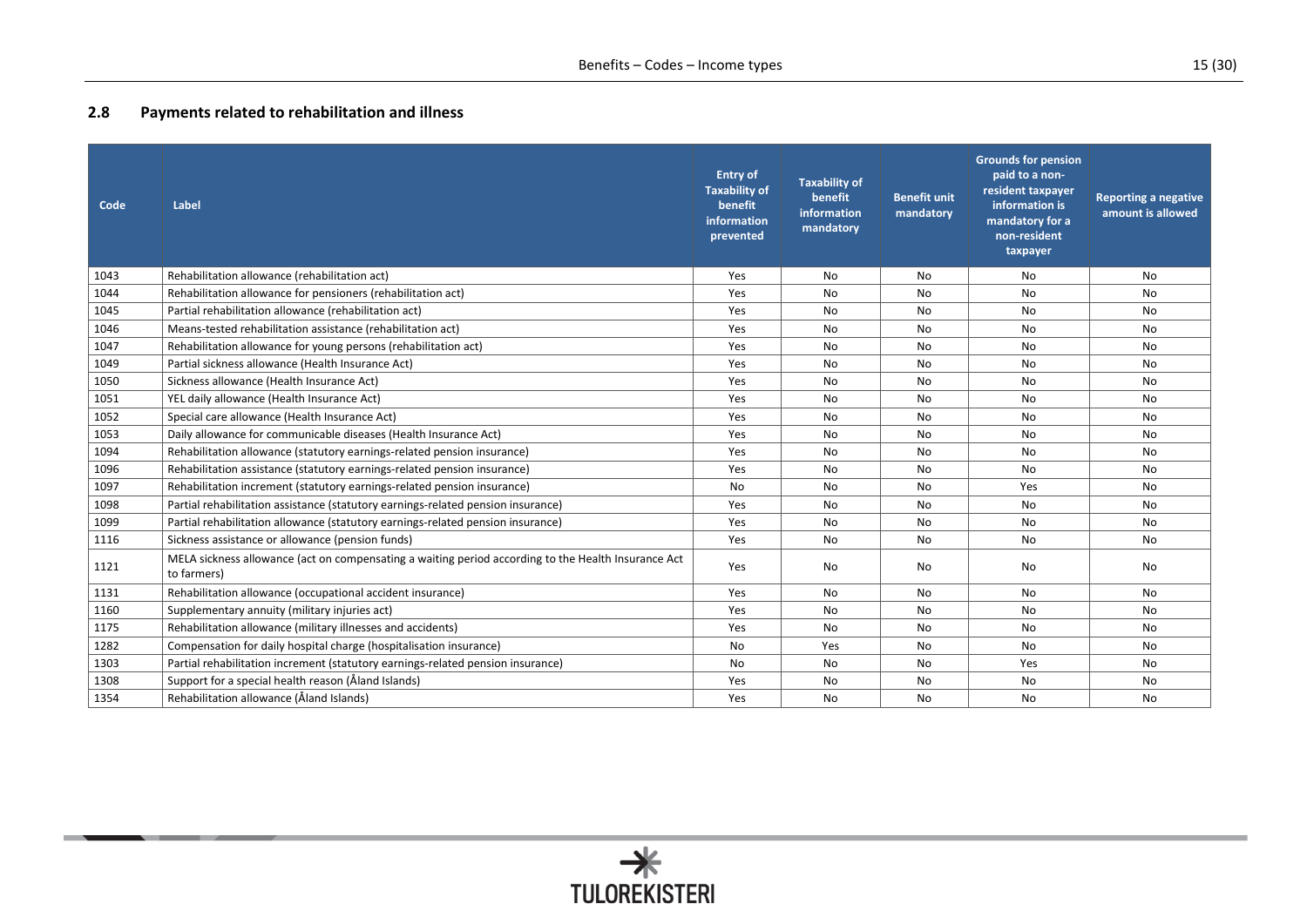#### <span id="page-15-0"></span>**2.9 Benefits for families with children, and home care allowance**

| Code | Label                                                                                                | <b>Entry of</b><br><b>Taxability of</b><br>benefit<br>information<br>prevented | <b>Taxability of</b><br>benefit<br>information<br>mandatory | <b>Benefit unit</b><br>mandatory | <b>Grounds for pension</b><br>paid to a non-<br>resident taxpayer<br>information is<br>mandatory for a<br>non-resident<br>taxpayer | <b>Reporting a negative</b><br>amount is allowed |
|------|------------------------------------------------------------------------------------------------------|--------------------------------------------------------------------------------|-------------------------------------------------------------|----------------------------------|------------------------------------------------------------------------------------------------------------------------------------|--------------------------------------------------|
| 1001 | Parental allowance                                                                                   | Yes                                                                            | <b>No</b>                                                   | No                               | No                                                                                                                                 | No                                               |
| 1002 | Special maternity allowance                                                                          | Yes                                                                            | <b>No</b>                                                   | <b>No</b>                        | No                                                                                                                                 | <b>No</b>                                        |
| 1003 | Paternity allowance                                                                                  | Yes                                                                            | No                                                          | No                               | No                                                                                                                                 | N <sub>o</sub>                                   |
| 1004 | Maternity allowance                                                                                  | Yes                                                                            | No                                                          | No                               | No                                                                                                                                 | <b>No</b>                                        |
| 1005 | Partial parental allowance                                                                           | Yes                                                                            | No                                                          | No                               | No                                                                                                                                 | <b>No</b>                                        |
| 1006 | Child home care allowance: care allowance                                                            | Yes                                                                            | No                                                          | No                               | No                                                                                                                                 | <b>No</b>                                        |
| 1007 | Child home care allowance: care supplement                                                           | Yes                                                                            | <b>No</b>                                                   | No                               | No                                                                                                                                 | <b>No</b>                                        |
| 1008 | Child home care allowance: municipal supplement                                                      | Yes                                                                            | No                                                          | No                               | No                                                                                                                                 | <b>No</b>                                        |
| 1009 | Flexible care allowance                                                                              | Yes                                                                            | <b>No</b>                                                   | No                               | No                                                                                                                                 | No                                               |
| 1010 | Partial care allowance                                                                               | Yes                                                                            | <b>No</b>                                                   | No                               | No                                                                                                                                 | No                                               |
| 1011 | Private day care allowance: care allowance for parents                                               | Yes                                                                            | No                                                          | No                               | No                                                                                                                                 | <b>No</b>                                        |
| 1012 | Private day care allowance: care supplement for parents                                              | Yes                                                                            | <b>No</b>                                                   | <b>No</b>                        | No                                                                                                                                 | <b>No</b>                                        |
| 1013 | Private day care allowance: municipal supplement for parents                                         | Yes                                                                            | No                                                          | No                               | No                                                                                                                                 | <b>No</b>                                        |
| 1014 | Child maintenance allowance                                                                          | Yes                                                                            | <b>No</b>                                                   | No                               | No                                                                                                                                 | <b>No</b>                                        |
| 1232 | Child home care allowance, basic component (Åland Islands)                                           | Yes                                                                            | <b>No</b>                                                   | No                               | No                                                                                                                                 | <b>No</b>                                        |
| 1233 | Increased child home care allowance (Åland Islands)                                                  | Yes                                                                            | <b>No</b>                                                   | No                               | No                                                                                                                                 | <b>No</b>                                        |
| 1234 | Child home care allowance, sibling supplement (Åland Islands)                                        | Yes                                                                            | No                                                          | No                               | No                                                                                                                                 | <b>No</b>                                        |
| 1235 | Child home care allowance, basic amount supplement (Åland Islands)                                   | Yes                                                                            | No                                                          | No                               | No                                                                                                                                 | No                                               |
| 1236 | Child home care allowance for a multiple-birth family (Åland Islands)                                | Yes                                                                            | No                                                          | No                               | No                                                                                                                                 | <b>No</b>                                        |
| 1237 | Child home care allowance for a sibling (Åland Islands)                                              | Yes                                                                            | <b>No</b>                                                   | No                               | No                                                                                                                                 | No                                               |
| 1238 | Partial care allowance (Åland Islands)                                                               | Yes                                                                            | No                                                          | No                               | No                                                                                                                                 | No                                               |
| 1290 | Baby money (municipalities)                                                                          | Yes                                                                            | <b>No</b>                                                   | No                               | No                                                                                                                                 | <b>No</b>                                        |
| 1305 | Child benefit (Åland Islands)                                                                        | Yes                                                                            | <b>No</b>                                                   | No                               | No                                                                                                                                 | No                                               |
| 1306 | Child maintenance allowance (Åland Islands)                                                          | Yes                                                                            | <b>No</b>                                                   | No                               | No                                                                                                                                 | <b>No</b>                                        |
| 1307 | Child home care allowance for a person living in an EU or EEC country or Switzerland (Åland Islands) | Yes                                                                            | <b>No</b>                                                   | No                               | No                                                                                                                                 | <b>No</b>                                        |
| 1344 | Child benefit (act on child benefit)                                                                 | Yes                                                                            | No                                                          | No                               | No                                                                                                                                 | No                                               |

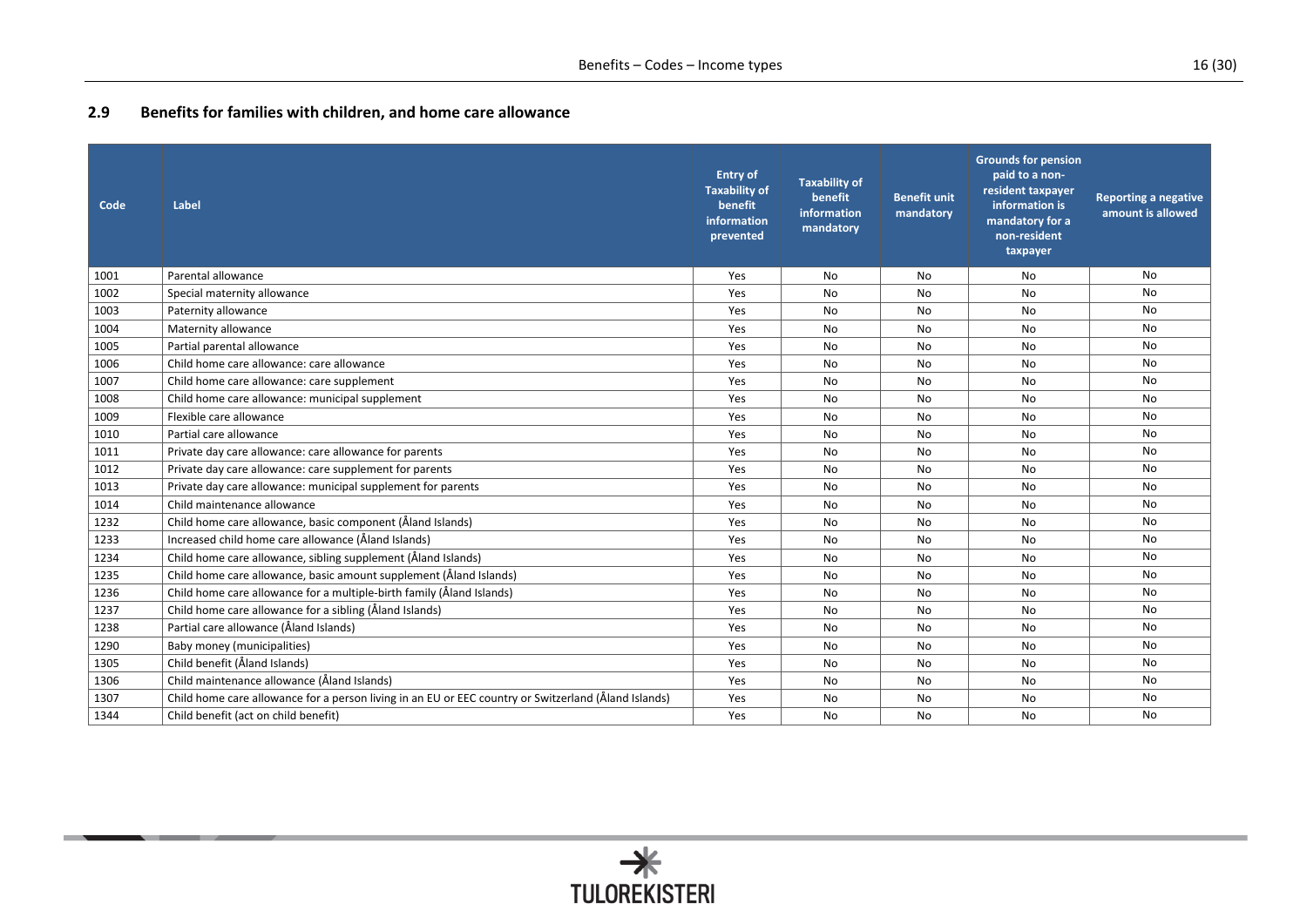#### <span id="page-16-0"></span>**2.10 Other pensions**

| Code | Label                                                                                   | <b>Entry of</b><br><b>Taxability of</b><br>benefit<br>information<br>prevented | <b>Taxability of</b><br>benefit<br><b>information</b><br>mandatory | <b>Benefit unit</b><br>mandatory | <b>Grounds for pension</b><br>paid to a non-<br>resident taxpayer<br>information is<br>mandatory for a<br>non-resident<br>taxpayer | <b>Reporting a negative</b><br>amount is allowed |
|------|-----------------------------------------------------------------------------------------|--------------------------------------------------------------------------------|--------------------------------------------------------------------|----------------------------------|------------------------------------------------------------------------------------------------------------------------------------|--------------------------------------------------|
| 1026 | Guarantee pension                                                                       | <b>No</b>                                                                      | <b>No</b>                                                          | <b>No</b>                        | Yes                                                                                                                                | No                                               |
| 1027 | Child increase (National Pensions Act)                                                  | Yes                                                                            | <b>No</b>                                                          | <b>No</b>                        | <b>No</b>                                                                                                                          | <b>No</b>                                        |
| 1040 | Pension assistance                                                                      | No                                                                             | No                                                                 | No                               | Yes                                                                                                                                | No                                               |
| 1085 | Representatives' pension (act on representatives' pensions and adjustment allowance)    | No                                                                             | No                                                                 | No                               | Yes                                                                                                                                | No                                               |
| 1086 | Years-of-service pension (statutory earnings-related pension insurance)                 | No                                                                             | No                                                                 | No                               | Yes                                                                                                                                | No                                               |
| 1089 | Special compensation paid to a spouse of an official in a foreign representative office | No                                                                             | No                                                                 | No                               | Yes                                                                                                                                | <b>No</b>                                        |
| 1090 | Supplementary State artist pension                                                      | No                                                                             | Yes                                                                | No                               | Yes                                                                                                                                | No                                               |
| 1091 | Supplementary athlete pension                                                           | No                                                                             | <b>No</b>                                                          | No                               | Yes                                                                                                                                | No                                               |
| 1092 | Government member's pension                                                             | No                                                                             | <b>No</b>                                                          | No                               | Yes                                                                                                                                | No                                               |
| 1093 | President of the Republic's pension                                                     | <b>Yes</b>                                                                     | N <sub>o</sub>                                                     | No                               | No                                                                                                                                 | <b>No</b>                                        |
| 1113 | Unemployment pension (pension funds)                                                    | No                                                                             | <b>No</b>                                                          | No                               | Yes                                                                                                                                | No                                               |
| 1119 | Other pension                                                                           | No                                                                             | Yes                                                                | Yes                              | Yes                                                                                                                                | No                                               |
| 1262 | Farm closure pension (farm closure pension act)                                         | <b>No</b>                                                                      | <b>No</b>                                                          | <b>No</b>                        | Yes                                                                                                                                | <b>No</b>                                        |
| 1317 | Supplementary journalist pension                                                        | No                                                                             | Yes                                                                | No                               | Yes                                                                                                                                | No                                               |
| 1320 | Supplementary switchboard operator pension                                              | No                                                                             | No                                                                 | No                               | Yes                                                                                                                                | No                                               |
| 1321 | Supplementary pension for a person insured under the Employees' Pensions Act (TEL)      | No                                                                             | No                                                                 | No                               | Yes                                                                                                                                | No                                               |
| 1331 | Unemployment pension (group pension insurance)                                          | No.                                                                            | No                                                                 | No                               | Yes                                                                                                                                | No                                               |

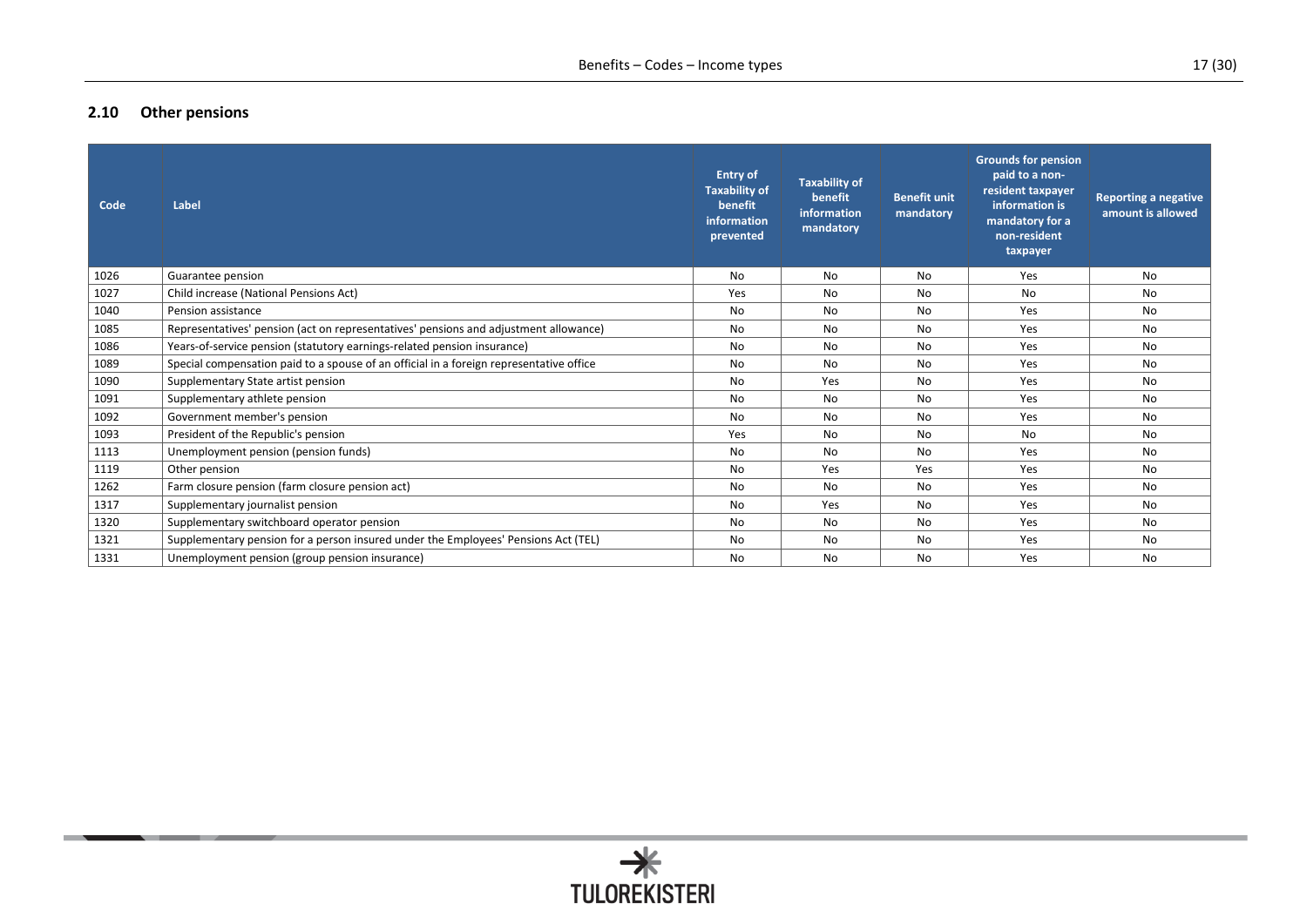#### <span id="page-17-0"></span>**2.11 Other benefits**

| Code | Label                                                                               | <b>Entry of</b><br><b>Taxability of</b><br>benefit<br>information<br>prevented | <b>Taxability of</b><br>benefit<br>information<br>mandatory | <b>Benefit unit</b><br>mandatory | <b>Grounds for pension</b><br>paid to a non-<br>resident taxpayer<br>information is<br>mandatory for a<br>non-resident<br>taxpayer | <b>Reporting a negative</b><br>amount is allowed |
|------|-------------------------------------------------------------------------------------|--------------------------------------------------------------------------------|-------------------------------------------------------------|----------------------------------|------------------------------------------------------------------------------------------------------------------------------------|--------------------------------------------------|
| 1022 | Job alternation compensation (Kela)                                                 | Yes                                                                            | <b>No</b>                                                   | No                               | No                                                                                                                                 | <b>No</b>                                        |
| 1041 | Housing allowance for pension recipients                                            | Yes                                                                            | No                                                          | No                               | No                                                                                                                                 | <b>No</b>                                        |
| 1042 | General housing allowance                                                           | Yes                                                                            | <b>No</b>                                                   | No                               | No                                                                                                                                 | <b>No</b>                                        |
| 1059 | Job alternation compensation (unemployment funds)                                   | Yes                                                                            | No                                                          | No                               | No                                                                                                                                 | No                                               |
| 1074 | Payment from a capital redemption policy                                            | No                                                                             | Yes                                                         | No                               | No                                                                                                                                 | No                                               |
| 1120 | Other benefit                                                                       | <b>No</b>                                                                      | Yes                                                         | No.                              | No.                                                                                                                                | No                                               |
| 1158 | Death benefit (act on the compensation of damage on State official journeys)        | No                                                                             | Yes                                                         | No                               | No                                                                                                                                 | No                                               |
| 1167 | Compensation (Act on Compensation for the Excessive Length of Judicial Proceedings) | Yes                                                                            | No                                                          | No                               | No                                                                                                                                 | No                                               |
| 1181 | Death benefit (military illnesses and accidents, crisis management)                 | No                                                                             | Yes                                                         | No                               | No                                                                                                                                 | <b>No</b>                                        |
| 1217 | Compensation for persons trained in the Emergency Services College (Rescue Act)     | Yes                                                                            | No                                                          | No                               | No                                                                                                                                 | <b>No</b>                                        |
| 1218 | Start-up grant (Act on Public Employment and Business Service)                      | Yes                                                                            | <b>No</b>                                                   | No.                              | No.                                                                                                                                | <b>No</b>                                        |
| 1270 | Unjust enrichment                                                                   | Yes                                                                            | <b>No</b>                                                   | No                               | No                                                                                                                                 | <b>No</b>                                        |
| 1292 | Other benefit (municipalities)                                                      | No                                                                             | Yes                                                         | No                               | No                                                                                                                                 | No                                               |
| 1299 | Farmer's early retirement aid, basic amount                                         | No                                                                             | <b>No</b>                                                   | No                               | Yes                                                                                                                                | No                                               |
| 1300 | Farmer's early retirement aid, supplementary amount                                 | No                                                                             | No                                                          | No                               | Yes                                                                                                                                | No                                               |
| 1301 | Farmer's early retirement aid, child increase                                       | No                                                                             | No                                                          | No                               | Yes                                                                                                                                | No                                               |
| 1304 | General housing allowance (Åland Islands)                                           | Yes                                                                            | <b>No</b>                                                   | No                               | No                                                                                                                                 | <b>No</b>                                        |
| 1309 | Daily allowance (Åland Islands)                                                     | Yes                                                                            | <b>No</b>                                                   | No                               | No                                                                                                                                 | <b>No</b>                                        |
| 1366 | Death benefit (military illnesses and accidents)                                    | No                                                                             | Yes                                                         | No                               | No                                                                                                                                 | No                                               |
| 1372 | Parting grant (public insurance funds act)                                          | Yes                                                                            | No                                                          | No                               | No                                                                                                                                 | <b>No</b>                                        |
| 1374 | Additional daily allowance (public insurance funds act)                             | Yes                                                                            | No                                                          | No                               | No                                                                                                                                 | No                                               |
| 1389 | Loss from a capital redemption policy                                               | Yes                                                                            | No                                                          | No                               | No                                                                                                                                 | No                                               |

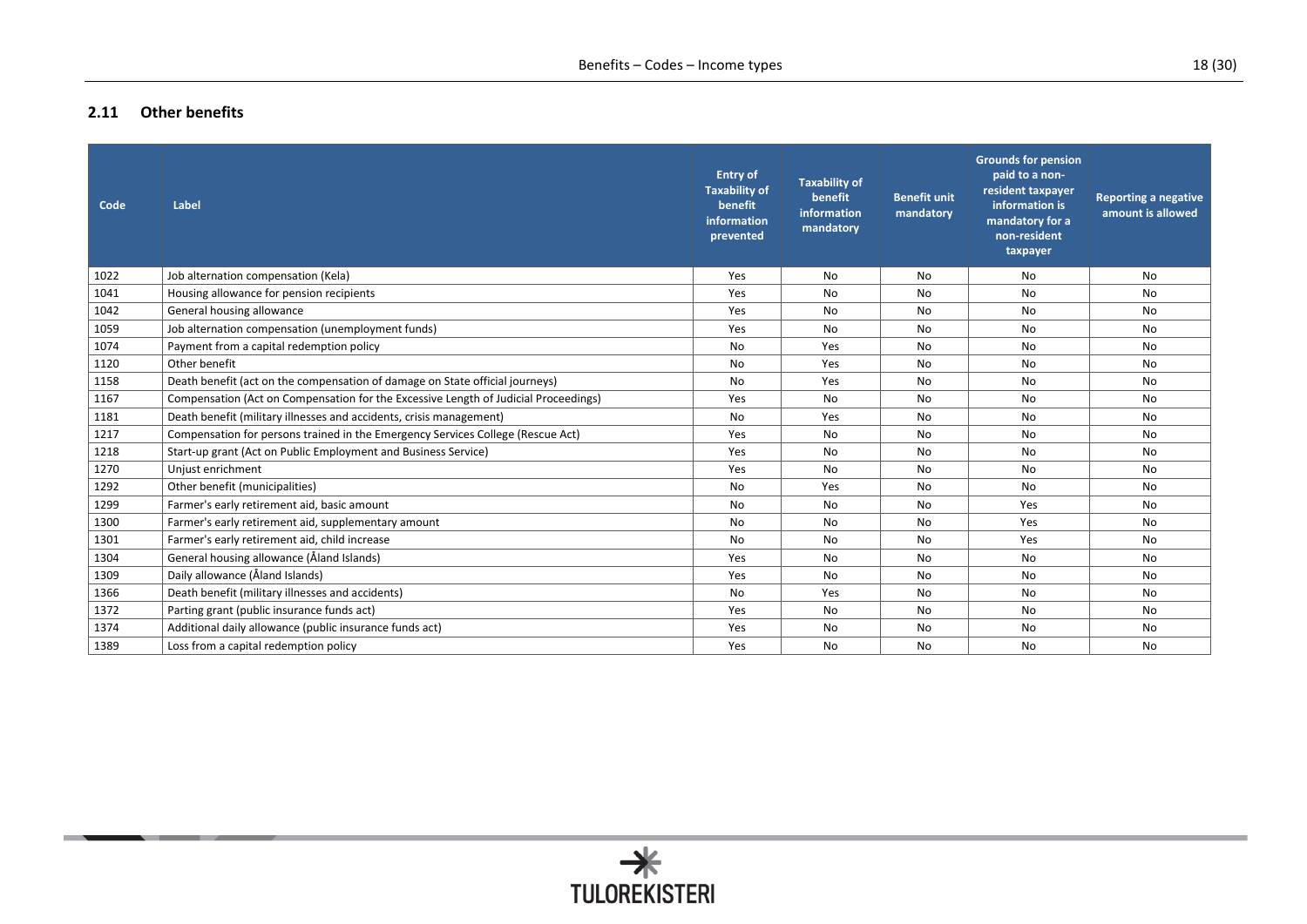#### <span id="page-18-0"></span>**2.12 Other payments based on a voluntary insurance**

| Code | Label                                                                                                 | <b>Entry of</b><br><b>Taxability of</b><br>benefit<br>information<br>prevented | <b>Taxability of</b><br>benefit<br>information<br>mandatory | <b>Benefit unit</b><br>mandatory | <b>Grounds for pension</b><br>paid to a non-<br>resident taxpayer<br>information is<br>mandatory for a<br>non-resident<br>taxpayer | <b>Reporting a negative</b><br>amount is allowed |
|------|-------------------------------------------------------------------------------------------------------|--------------------------------------------------------------------------------|-------------------------------------------------------------|----------------------------------|------------------------------------------------------------------------------------------------------------------------------------|--------------------------------------------------|
| 1061 | Compensation paid based on a sick leave or temporary incapacity to work (voluntary insurance)         | Yes                                                                            | <b>No</b>                                                   | No                               | No                                                                                                                                 | <b>No</b>                                        |
| 1062 | Pension (voluntary personal pension scheme taken out by a private person)                             | <b>No</b>                                                                      | Yes                                                         | No                               | Yes                                                                                                                                | No                                               |
| 1063 | Pension (voluntary personal pension scheme taken out by the employer)                                 | No                                                                             | No                                                          | No                               | Yes                                                                                                                                | No                                               |
| 1065 | Surrender value (voluntary personal pension scheme taken out by a private person)                     | No                                                                             | Yes                                                         | No                               | No                                                                                                                                 | No                                               |
| 1066 | Death benefit (voluntary personal pension scheme)                                                     | No                                                                             | Yes                                                         | No                               | No                                                                                                                                 | No                                               |
| 1067 | Surrender value (voluntary personal pension scheme taken out by the employer)                         | Yes                                                                            | No                                                          | No                               | No                                                                                                                                 | No                                               |
| 1068 | Death benefit (group pension insurance)                                                               | No                                                                             | Yes                                                         | No                               | No                                                                                                                                 | No                                               |
| 1071 | Saved amount (endowment insurance)                                                                    | No                                                                             | Yes                                                         | No                               | No                                                                                                                                 | No                                               |
| 1072 | Surrender value (endowment insurance)                                                                 | No                                                                             | Yes                                                         | No                               | No                                                                                                                                 | No                                               |
| 1073 | Death benefit (endowment insurance)                                                                   | No                                                                             | Yes                                                         | No                               | No                                                                                                                                 | No                                               |
| 1075 | Death benefit (risk life insurance)                                                                   | No                                                                             | Yes                                                         | No                               | No                                                                                                                                 | No                                               |
| 1076 | Compensation for illness, incapacity to work or permanent functional limitation (voluntary insurance) | Yes                                                                            | No                                                          | No                               | No                                                                                                                                 | No                                               |
| 1112 | Part-time pension (group pension insurance)                                                           | No                                                                             | No                                                          | No                               | Yes                                                                                                                                | No                                               |
| 1118 | Death benefit (term insurance)                                                                        | <b>No</b>                                                                      | Yes                                                         | <b>No</b>                        | No                                                                                                                                 | No                                               |
| 1195 | Death benefit (travel insurance)                                                                      | No                                                                             | Yes                                                         | No                               | No                                                                                                                                 | No                                               |
| 1200 | Death benefit (private accident insurance)                                                            | No                                                                             | Yes                                                         | No                               | No                                                                                                                                 | No                                               |
| 1204 | Death benefit (medical expenses insurance)                                                            | No                                                                             | Yes                                                         | <b>No</b>                        | No                                                                                                                                 | No                                               |
| 1261 | Pension (single premium voluntary pension insurance)                                                  | <b>No</b>                                                                      | Yes                                                         | <b>No</b>                        | Yes                                                                                                                                | <b>No</b>                                        |
| 1326 | Surrender value (risk life insurance)                                                                 | No                                                                             | Yes                                                         | <b>No</b>                        | No                                                                                                                                 | No                                               |
| 1327 | Saved amount (risk life insurance)                                                                    | No                                                                             | Yes                                                         | <b>No</b>                        | No                                                                                                                                 | No                                               |
| 1342 | Part-time pension (voluntary earnings-related pension insurance)                                      | No                                                                             | No                                                          | No                               | Yes                                                                                                                                | No                                               |
| 1375 | Death benefit (athlete pension insurance)                                                             | No                                                                             | Yes                                                         | No                               | No                                                                                                                                 | No                                               |
| 1378 | Unemployment pension (voluntary personal pension scheme taken out by a private person)                | No                                                                             | Yes                                                         | No                               | Yes                                                                                                                                | No                                               |
| 1379 | Unemployment pension (voluntary personal pension scheme taken out by the employer)                    | No                                                                             | <b>No</b>                                                   | No                               | Yes                                                                                                                                | No                                               |
| 1386 | Other compensation for the death of a family member (voluntary insurance)                             | No                                                                             | Yes                                                         | No                               | No                                                                                                                                 | No                                               |
| 1387 | Loss from endowment insurance, saved amount                                                           | Yes                                                                            | No                                                          | No                               | No                                                                                                                                 | No                                               |
| 1388 | Loss from endowment insurance, surrender value                                                        | Yes                                                                            | No                                                          | No                               | No                                                                                                                                 | No                                               |
| 1392 | Lump sum payment from low-value vested pensions (group pension insurance)                             | Yes                                                                            | No                                                          | <b>No</b>                        | No                                                                                                                                 | No                                               |
| 1394 | Profit from an insurance contract                                                                     | No                                                                             | Yes                                                         | No                               | No                                                                                                                                 | No                                               |
| 1395 | Calculated profit from an insurance contract                                                          | No                                                                             | Yes                                                         | No                               | No                                                                                                                                 | No                                               |
| 1396 | Loss from an insurance contract                                                                       | Yes                                                                            | No                                                          | No                               | No                                                                                                                                 | No                                               |
| 1397 | Loss from a voluntary fixed-term pension insurance policy                                             | Yes                                                                            | No                                                          | No                               | No                                                                                                                                 | No                                               |

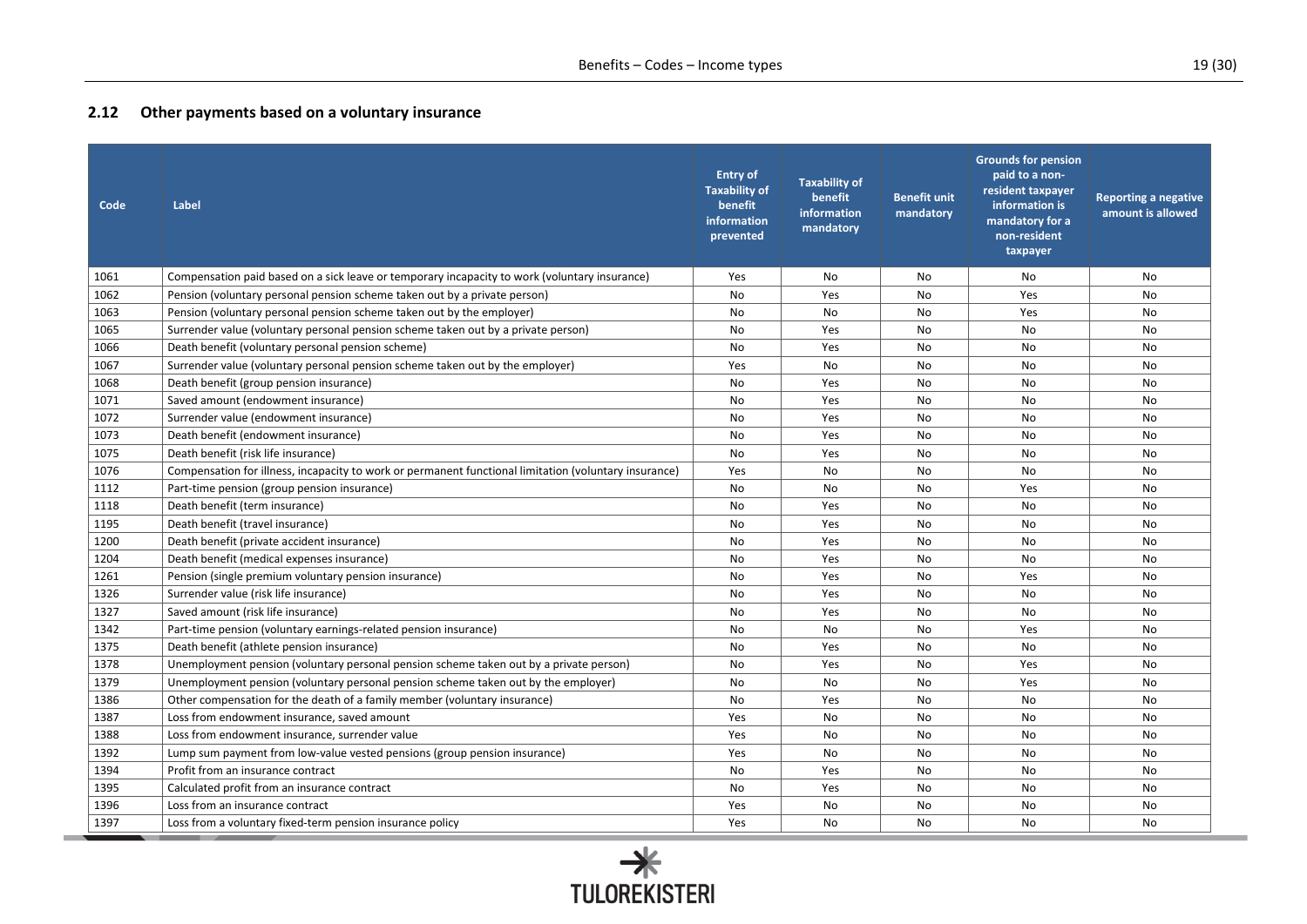# TULOREKISTERI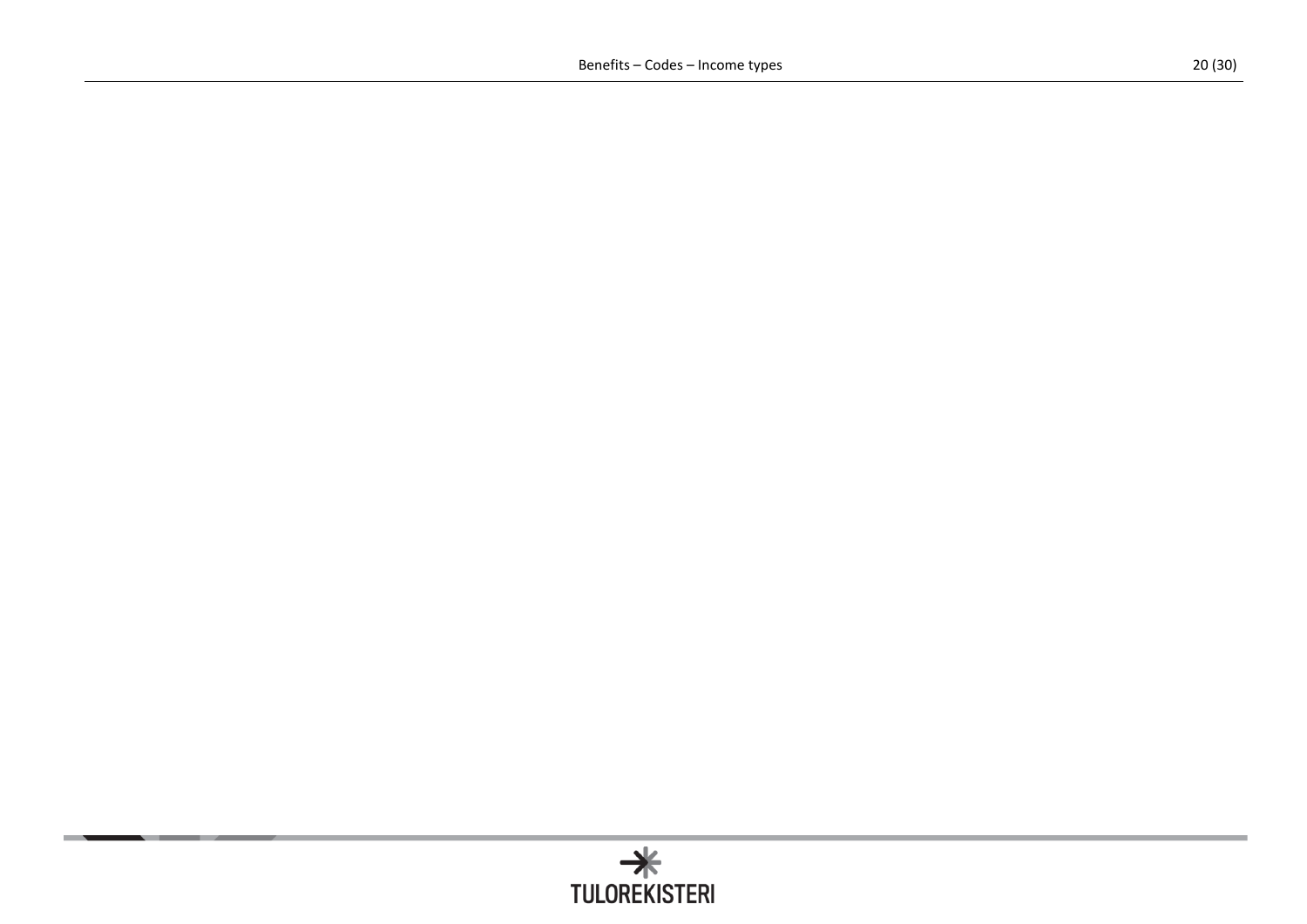#### <span id="page-20-0"></span>**2.13 Student benefits**

| Code | Label                                                     | <b>Entry of</b><br><b>Taxability of</b><br>benefit<br>information<br>prevented | <b>Taxability of</b><br>benefit<br>information<br>mandatory | <b>Benefit unit</b><br>mandatory | <b>Grounds for pension</b><br>paid to a non-<br>resident taxpayer<br>information is<br>mandatory for a<br>non-resident<br>taxpayer | <b>Reporting a negative</b><br>amount is allowed |
|------|-----------------------------------------------------------|--------------------------------------------------------------------------------|-------------------------------------------------------------|----------------------------------|------------------------------------------------------------------------------------------------------------------------------------|--------------------------------------------------|
| 1023 | Interest assistance (act on financial aid for students)   | Yes                                                                            | No                                                          | No                               | No.                                                                                                                                | No.                                              |
| 1024 | Housing supplement (act on financial aid for students)    | Yes                                                                            | No                                                          | No                               | No.                                                                                                                                | No.                                              |
| 1025 | Study grant (act on financial aid for students)           | Yes                                                                            | No                                                          | No                               | No                                                                                                                                 | No                                               |
| 1103 | Scholarship for qualified employee                        | Yes                                                                            | No                                                          | No.                              | No                                                                                                                                 | No                                               |
| 1104 | Adult education allowance                                 | Yes                                                                            | No                                                          | No.                              | No.                                                                                                                                | No.                                              |
| 1239 | Study grant (Åland Islands)                               | Yes                                                                            | No                                                          | No                               | No                                                                                                                                 | No.                                              |
| 1240 | Study grant for adults (Åland Islands)                    | Yes                                                                            | No                                                          | No.                              | No.                                                                                                                                | No.                                              |
| 1241 | Special study supplement (Åland Islands)                  | Yes                                                                            | No                                                          | No.                              | No.                                                                                                                                | No.                                              |
| 1242 | Student housing supplement (Åland Islands)                | Yes                                                                            | No                                                          | No.                              | No.                                                                                                                                | No.                                              |
| 1243 | Provider supplement to the study grant (Aland Islands)    | Yes                                                                            | No                                                          | No                               | No.                                                                                                                                | No                                               |
| 1291 | Student assistance (municipalities)                       | Yes                                                                            | No                                                          | No.                              | No.                                                                                                                                | No.                                              |
| 1345 | Basic amount of the orphan's pension for students         | No                                                                             | No                                                          | No                               | Yes                                                                                                                                | No.                                              |
| 1383 | Daily allowance for a student in apprenticeship training  | Yes                                                                            | No                                                          | No.                              | No.                                                                                                                                | No.                                              |
| 1384 | Family allowance for a student in apprenticeship training | Yes                                                                            | No                                                          | No                               | No                                                                                                                                 | No                                               |

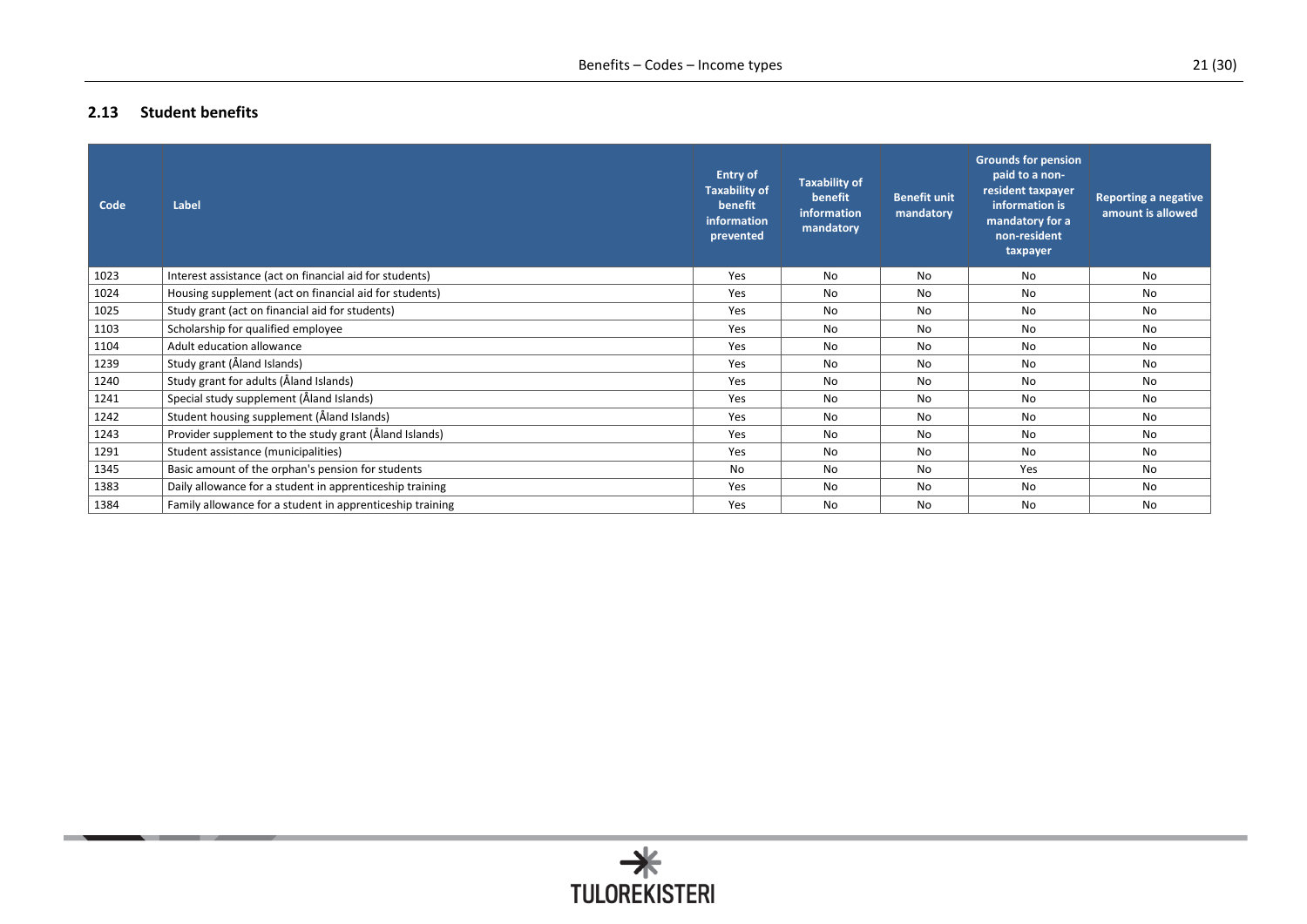#### <span id="page-21-0"></span>**2.14 Survivors' pensions**

 $\overline{\phantom{a}}$ 

| Code | Label                                                                                                       | <b>Entry of</b><br><b>Taxability of</b><br>benefit<br>information<br>prevented | <b>Taxability of</b><br>benefit<br>information<br>mandatory | <b>Benefit unit</b><br>mandatory | <b>Grounds for pension</b><br>paid to a non-<br>resident taxpayer<br>information is<br>mandatory for a<br>non-resident<br>taxpayer | <b>Reporting a negative</b><br>amount is allowed |
|------|-------------------------------------------------------------------------------------------------------------|--------------------------------------------------------------------------------|-------------------------------------------------------------|----------------------------------|------------------------------------------------------------------------------------------------------------------------------------|--------------------------------------------------|
| 1028 | Spouse's continuing pension, additional amount (National Pensions Act)                                      | No                                                                             | Yes                                                         | <b>No</b>                        | Yes                                                                                                                                | No                                               |
| 1029 | Spouse's continuing pension, basic amount (National Pensions Act)                                           | No                                                                             | No                                                          | No                               | Yes                                                                                                                                | No                                               |
| 1030 | Orphan's pension, additional amount (National Pensions Act)                                                 | No                                                                             | No                                                          | <b>No</b>                        | Yes                                                                                                                                | No                                               |
| 1031 | Spouse's initial pension (National Pensions Act)                                                            | No                                                                             | No                                                          | No                               | Yes                                                                                                                                | No                                               |
| 1032 | Orphan's pension, basic amount (National Pensions Act)                                                      | No                                                                             | No                                                          | <b>No</b>                        | Yes                                                                                                                                | <b>No</b>                                        |
| 1077 | Survivors' pension (statutory earnings-related pension insurance)                                           | No                                                                             | No                                                          | No                               | Yes                                                                                                                                | No                                               |
| 1105 | Survivors' pension (voluntary earnings-related pension insurance)                                           | No                                                                             | No                                                          | <b>No</b>                        | Yes                                                                                                                                | No                                               |
| 1122 | Survivors' pension (occupational accident insurance)                                                        | No                                                                             | No                                                          | <b>No</b>                        | Yes                                                                                                                                | No                                               |
| 1123 | Assistance pension (accident insurance act)                                                                 | No                                                                             | Yes                                                         | No                               | Yes                                                                                                                                | No                                               |
| 1161 | Assistance pension (military injuries act)                                                                  | Yes                                                                            | No                                                          | <b>No</b>                        | No                                                                                                                                 | No                                               |
| 1179 | Survivors' pension (military illnesses and accidents)                                                       | No                                                                             | No                                                          | <b>No</b>                        | Yes                                                                                                                                | No                                               |
| 1182 | Survivors' pension (motor liability insurance)                                                              | No                                                                             | No                                                          | No                               | Yes                                                                                                                                | No                                               |
| 1221 | Survivors' pension (patient insurance)                                                                      | No                                                                             | No                                                          | No                               | Yes                                                                                                                                | No                                               |
| 1255 | Survivors' pension (direct supplementary pension scheme)                                                    | No                                                                             | No                                                          | <b>No</b>                        | Yes                                                                                                                                | No                                               |
| 1271 | Survivors' pension (voluntary personal pension scheme taken out by a private person)                        | No                                                                             | Yes                                                         | <b>No</b>                        | Yes                                                                                                                                | No                                               |
| 1280 | Survivors' pension (statutory insurance coverage for professional athletes)                                 | No                                                                             | No                                                          | <b>No</b>                        | Yes                                                                                                                                | No                                               |
| 1281 | Survivors' pension (voluntary sports insurance)                                                             | No                                                                             | No                                                          | No                               | Yes                                                                                                                                | No                                               |
| 1296 | Survivors' pension (group pension insurance)                                                                | No                                                                             | No                                                          | <b>No</b>                        | Yes                                                                                                                                | <b>No</b>                                        |
| 1318 | Survivors' pension (act on the survivors' pensions and funeral grants of State officials)                   | No                                                                             | No                                                          | No                               | Yes                                                                                                                                | No                                               |
| 1319 | Extraordinary survivors' pension (former postholders in the Finnish Defence Forces)                         | No                                                                             | No                                                          | No                               | Yes                                                                                                                                | No                                               |
| 1322 | Survivors' pension (State widows and orphans fund)                                                          | No                                                                             | No                                                          | <b>No</b>                        | Yes                                                                                                                                | No                                               |
| 1324 | Survivors' pensions (supplementary pensions for employees of foreign representative offices)                | No                                                                             | No                                                          | <b>No</b>                        | Yes                                                                                                                                | No                                               |
| 1325 | Survivors' pension (State artist pension)                                                                   | No                                                                             | Yes                                                         | <b>No</b>                        | Yes                                                                                                                                | <b>No</b>                                        |
| 1328 | Survivors' pension (journalist pension)                                                                     | No                                                                             | Yes                                                         | No                               | Yes                                                                                                                                | <b>No</b>                                        |
| 1333 | Survivors' pension (act on the pension right of the President of the Republic)                              | Yes                                                                            | No                                                          | No                               | No                                                                                                                                 | No                                               |
| 1355 | Survivor's pension (Åland Islands)                                                                          | No                                                                             | No                                                          | No                               | Yes                                                                                                                                | No                                               |
| 1360 | Survivor's pension for a member of the Legislative Assembly or the provincial government (Åland<br>Islands) | No                                                                             | No                                                          | No                               | Yes                                                                                                                                | No                                               |
| 1376 | Survivors' pension (voluntary personal pension scheme taken out by the employer)                            | No.                                                                            | No                                                          | N <sub>o</sub>                   | Yes                                                                                                                                | No                                               |

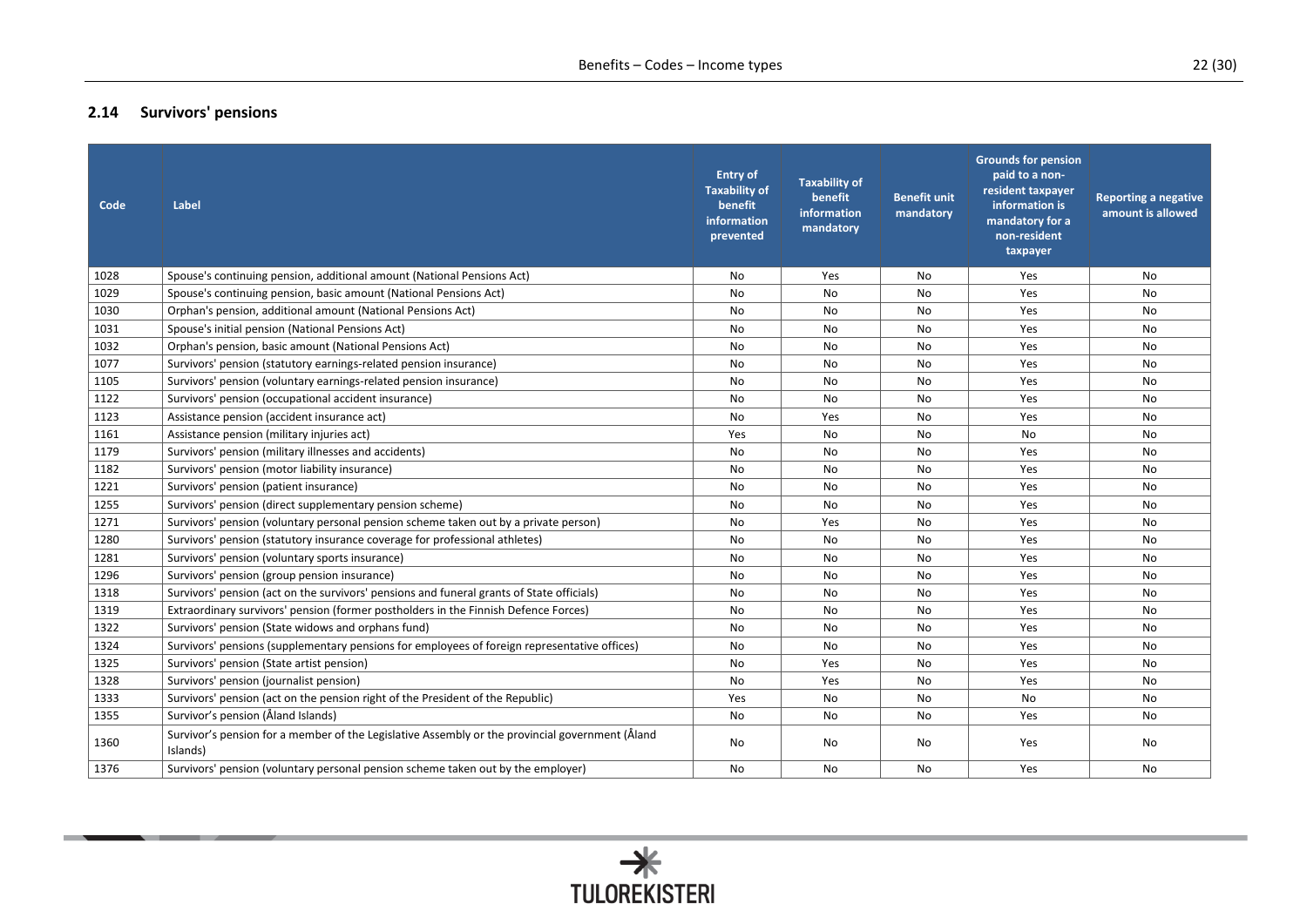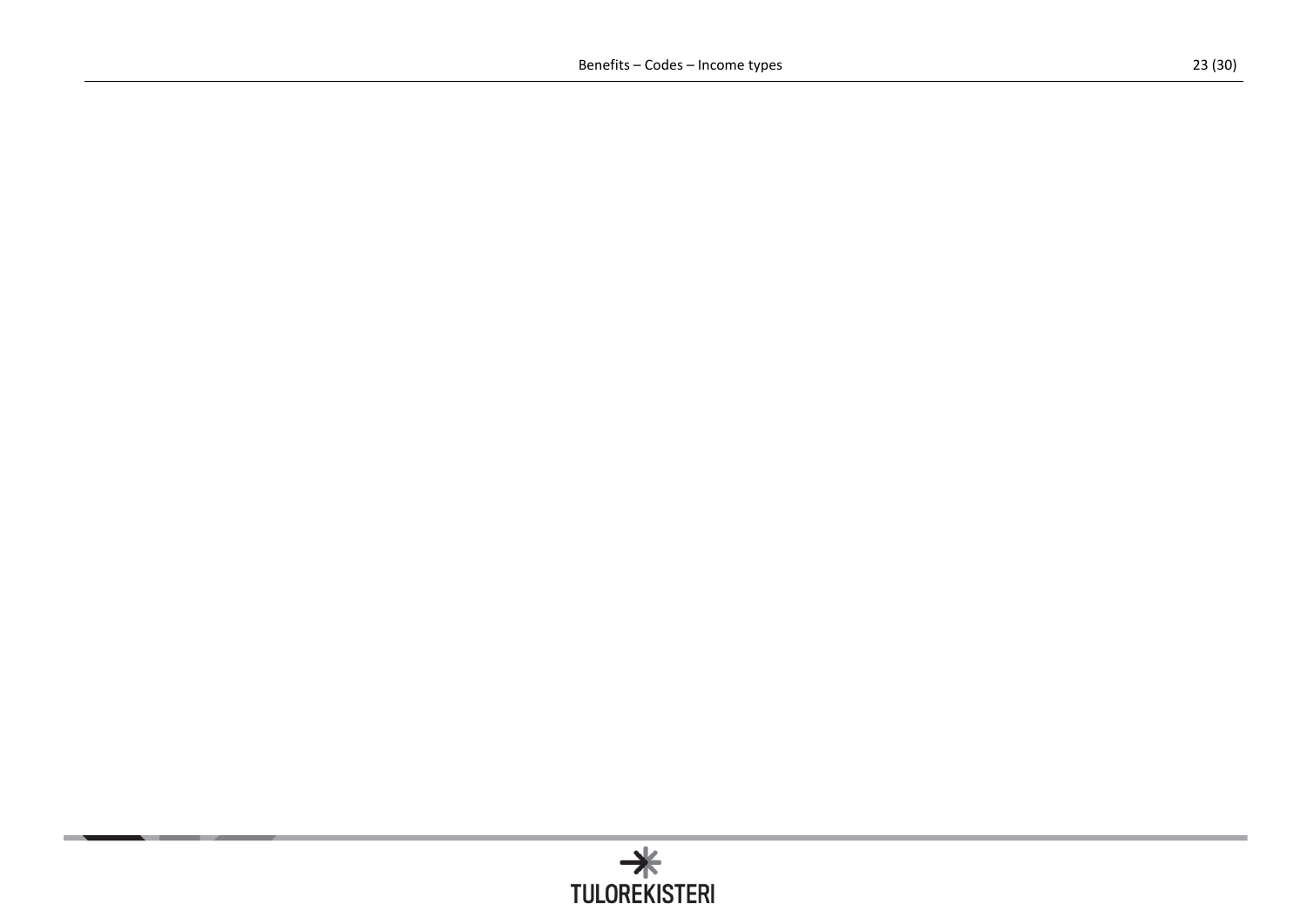#### <span id="page-23-0"></span>**2.15 Front-veteran's supplements**

| Code | Label                                                           | Entry of<br><b>Taxability of</b><br>benefit<br>information<br>prevented | <b>Taxability of</b><br>benefit<br>information<br>mandatory | <b>Benefit unit</b><br>mandatory | <b>Grounds for pension</b><br>paid to a non-<br>resident taxpayer<br>information is<br>mandatory for a<br>non-resident<br>taxpayer | <b>Reporting a negative</b><br>amount is allowed |
|------|-----------------------------------------------------------------|-------------------------------------------------------------------------|-------------------------------------------------------------|----------------------------------|------------------------------------------------------------------------------------------------------------------------------------|--------------------------------------------------|
| 1036 | Front-veteran's supplement                                      | Yes                                                                     | No                                                          | No                               | <b>No</b>                                                                                                                          | No                                               |
| 1037 | Additional front-veteran's supplement                           | Yes                                                                     | No                                                          | No                               | No                                                                                                                                 | No                                               |
| 1038 | Front-veteran's supplement paid to abroad                       | Yes                                                                     | No                                                          | No                               | No                                                                                                                                 | No                                               |
| 1330 | Front-veteran's assistance for foreign volunteer front-veterans | Yes                                                                     | No                                                          | No                               | No                                                                                                                                 | No                                               |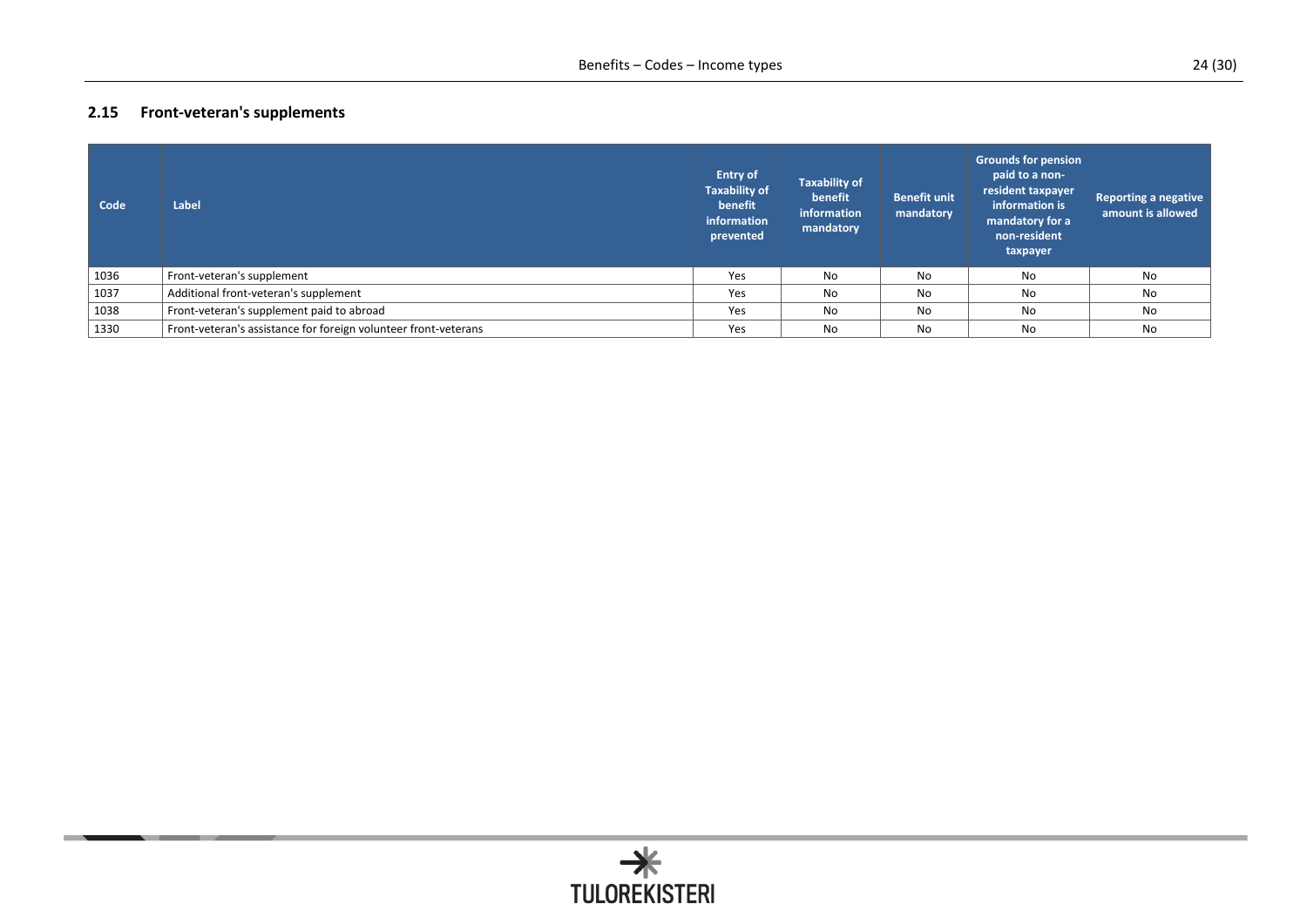#### <span id="page-24-0"></span>**2.16 Group life insurance payments**

| Code | Label                                                                                                                            | <b>Entry of</b><br><b>Taxability of</b><br>benefit<br><b>information</b><br>prevented | <b>Taxability of</b><br>benefit<br><b>information</b><br>mandatory | <b>Benefit unit</b><br>mandatory | <b>Grounds for pension</b><br>paid to a non-<br>resident taxpayer<br>information is<br>mandatory for a<br>non-resident<br>taxpayer | <b>Reporting a negative</b><br>amount is allowed |
|------|----------------------------------------------------------------------------------------------------------------------------------|---------------------------------------------------------------------------------------|--------------------------------------------------------------------|----------------------------------|------------------------------------------------------------------------------------------------------------------------------------|--------------------------------------------------|
| 1101 | Financial support (public sector pensions act)                                                                                   | <b>No</b>                                                                             | Yes                                                                | No                               | No                                                                                                                                 | No                                               |
| 1164 | Financial support, basic amount (Collective Agreement for State Civil Servants and Employees under<br>Contract)                  | <b>No</b>                                                                             | Yes                                                                | No                               | No                                                                                                                                 | <b>No</b>                                        |
| 1165 | Financial support, child increase (Collective Agreement for State Civil Servants and Employees under<br>Contract)                | <b>No</b>                                                                             | Yes                                                                | No                               | No                                                                                                                                 | No                                               |
| 1166 | Financial support, increase for accidental death (Collective Agreement for State Civil Servants and<br>Employees under Contract) | No                                                                                    | Yes                                                                | No                               | No                                                                                                                                 | No                                               |
| 1284 | Group life insurance, surviving spouse's share (employees' group life insurance)                                                 | <b>No</b>                                                                             | Yes                                                                | <b>No</b>                        | No.                                                                                                                                | No                                               |
| 1285 | Group life insurance, orphan's share (employees' group life insurance)                                                           | <b>No</b>                                                                             | Yes                                                                | No                               | No                                                                                                                                 | No                                               |
| 1286 | Group life insurance, increase for accidental death (employees' group life insurance)                                            | No.                                                                                   | Yes                                                                | No                               | No.                                                                                                                                | No.                                              |
| 1287 | Group life insurance, child increase (farmers' pensions act)                                                                     | No.                                                                                   | Yes                                                                | No                               | No                                                                                                                                 | No                                               |
| 1288 | Group life insurance, increase for accidental death (farmers' pensions act)                                                      | <b>No</b>                                                                             | Yes                                                                | No                               | No.                                                                                                                                | No                                               |
| 1289 | Financial support (paid by the employer)                                                                                         | No.                                                                                   | Yes                                                                | No                               | No.                                                                                                                                | No.                                              |
| 1302 | Group life insurance, basic amount (farmers' pensions act)                                                                       | No                                                                                    | Yes                                                                | No                               | No                                                                                                                                 | No                                               |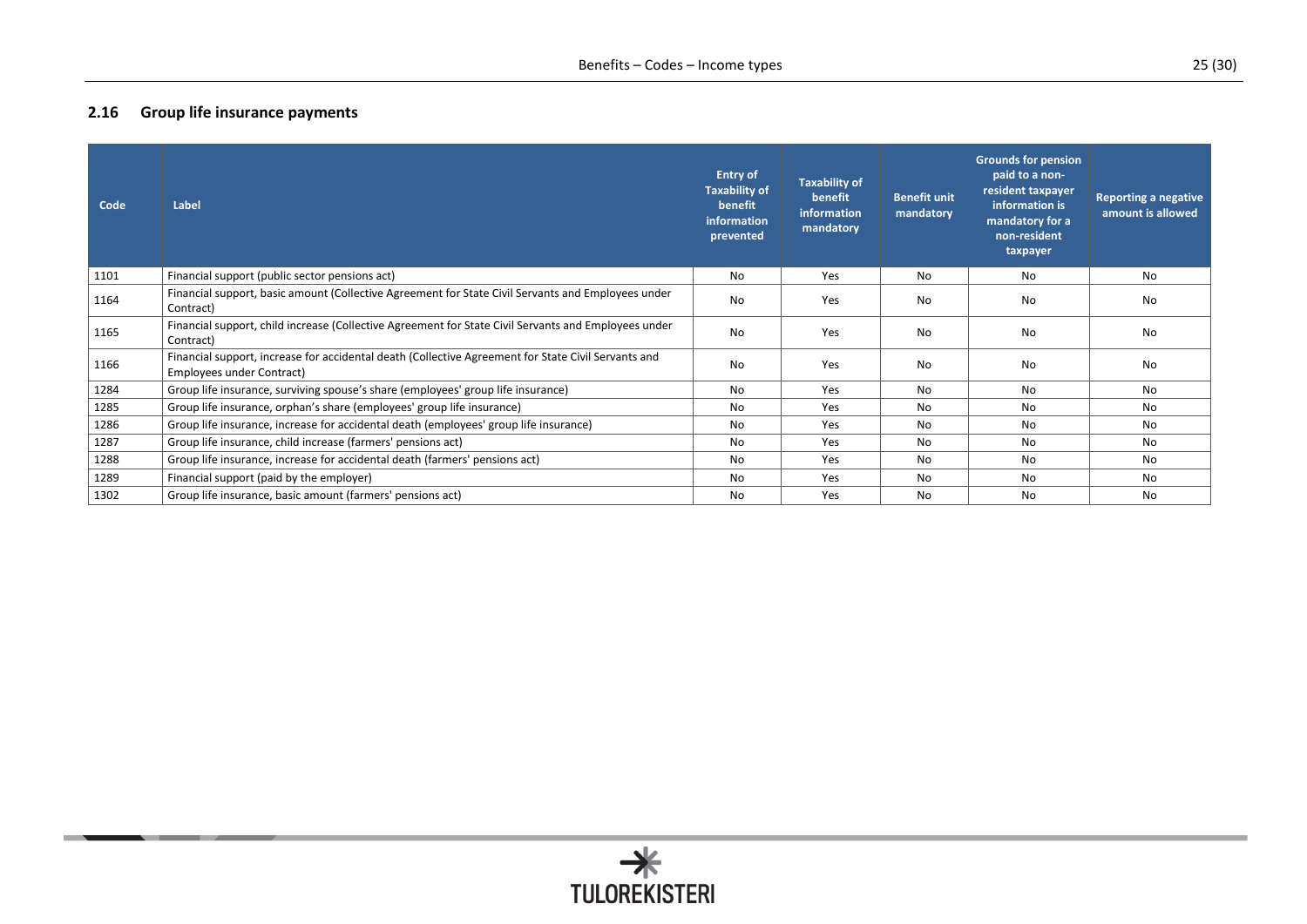#### <span id="page-25-0"></span>**2.17 Disability benefits**

| Code | Label                                                                                       | <b>Entry of</b><br><b>Taxability of</b><br>benefit<br>information<br>prevented | <b>Taxability of</b><br>benefit<br>information<br>mandatory | <b>Benefit unit</b><br>mandatory | <b>Grounds for pension</b><br>paid to a non-<br>resident taxpayer<br>information is<br>mandatory for a<br>non-resident<br>taxpayer | <b>Reporting a negative</b><br>amount is allowed |
|------|---------------------------------------------------------------------------------------------|--------------------------------------------------------------------------------|-------------------------------------------------------------|----------------------------------|------------------------------------------------------------------------------------------------------------------------------------|--------------------------------------------------|
| 1033 | Disability pension (National Pensions Act)                                                  | No                                                                             | No                                                          | No                               | Yes                                                                                                                                | No                                               |
| 1035 | Rehabilitation subsidy (National Pensions Act)                                              | No                                                                             | No                                                          | No                               | Yes                                                                                                                                | No                                               |
| 1069 | Disability benefit (group life insurance)                                                   | <b>No</b>                                                                      | No                                                          | No                               | No                                                                                                                                 | <b>No</b>                                        |
| 1070 | Disability allowance (group life insurance)                                                 | Yes                                                                            | <b>No</b>                                                   | <b>No</b>                        | No                                                                                                                                 | <b>No</b>                                        |
| 1078 | Disability pension (statutory earnings-related pension insurance)                           | No                                                                             | No                                                          | No                               | Yes                                                                                                                                | <b>No</b>                                        |
| 1079 | Partial disability pension (statutory earnings-related pension insurance)                   | No                                                                             | No                                                          | No                               | Yes                                                                                                                                | <b>No</b>                                        |
| 1095 | Rehabilitation subsidy (statutory earnings-related pension insurance)                       | No                                                                             | No                                                          | No                               | Yes                                                                                                                                | No                                               |
| 1100 | Partial rehabilitation subsidy (statutory earnings-related pension insurance)               | No                                                                             | No                                                          | No                               | Yes                                                                                                                                | No                                               |
| 1106 | Disability pension (voluntary earnings-related pension insurance)                           | No                                                                             | No                                                          | No                               | Yes                                                                                                                                | No                                               |
| 1107 | Partial disability pension (voluntary earnings-related pension insurance)                   | No                                                                             | No                                                          | No                               | Yes                                                                                                                                | No                                               |
| 1114 | Rehabilitation subsidy (voluntary earnings-related pension insurance)                       | No                                                                             | No                                                          | No                               | Yes                                                                                                                                | No                                               |
| 1115 | Partial rehabilitation subsidy (voluntary earnings-related pension insurance)               | No                                                                             | No                                                          | No                               | Yes                                                                                                                                | No                                               |
| 1124 | Occupational accident pension (occupational accident insurance)                             | No                                                                             | No                                                          | No                               | Yes                                                                                                                                | No                                               |
| 1132 | Annuity (occupational accident insurance)                                                   | <b>No</b>                                                                      | Yes                                                         | <b>No</b>                        | No                                                                                                                                 | <b>No</b>                                        |
| 1159 | Annuity (military injuries act)                                                             | Yes                                                                            | No                                                          | No                               | No                                                                                                                                 | <b>No</b>                                        |
| 1174 | Occupational accident pension (military illnesses and accidents)                            | No                                                                             | No                                                          | No                               | Yes                                                                                                                                | <b>No</b>                                        |
| 1183 | Disability pension (motor liability insurance)                                              | No                                                                             | No                                                          | No                               | Yes                                                                                                                                | No                                               |
| 1222 | Disability pension (patient insurance)                                                      | No                                                                             | No                                                          | No                               | Yes                                                                                                                                | No                                               |
| 1245 | Disability pension (pharmaceutical injuries insurance)                                      | No                                                                             | No                                                          | No                               | Yes                                                                                                                                | No                                               |
| 1256 | Disability pension (direct supplementary pension scheme)                                    | No                                                                             | No                                                          | No                               | Yes                                                                                                                                | No                                               |
| 1257 | Partial disability pension (direct supplementary pension scheme)                            | No                                                                             | No                                                          | No                               | Yes                                                                                                                                | No                                               |
| 1265 | Disability pension (group pension insurance)                                                | No                                                                             | No                                                          | No                               | Yes                                                                                                                                | No                                               |
| 1272 | Occupational accident pension (statutory insurance coverage for professional athletes)      | <b>No</b>                                                                      | No                                                          | No                               | Yes                                                                                                                                | <b>No</b>                                        |
| 1273 | Occupational accident pension (voluntary sports insurance)                                  | No                                                                             | No                                                          | <b>No</b>                        | Yes                                                                                                                                | <b>No</b>                                        |
| 1293 | Partial disability pension (group pension insurance)                                        | <b>No</b>                                                                      | <b>No</b>                                                   | No                               | Yes                                                                                                                                | <b>No</b>                                        |
| 1294 | Rehabilitation subsidy (group pension insurance)                                            | No                                                                             | No                                                          | No                               | Yes                                                                                                                                | No                                               |
| 1295 | Partial rehabilitation subsidy (group pension insurance)                                    | No                                                                             | No                                                          | No                               | Yes                                                                                                                                | No                                               |
| 1297 | Disability pension (life insurance)                                                         | No                                                                             | No                                                          | No                               | Yes                                                                                                                                | No                                               |
| 1323 | Disability pension (supplementary pensions for employees of foreign representative offices) | No                                                                             | No                                                          | No                               | Yes                                                                                                                                | No                                               |
| 1336 | Disability pension (voluntary personal pension scheme taken out by a private person)        | No                                                                             | Yes                                                         | No                               | Yes                                                                                                                                | No                                               |
| 1338 | Rehabilitation subsidy (direct supplementary pension scheme)                                | No                                                                             | No                                                          | No                               | Yes                                                                                                                                | No                                               |
| 1339 | Partial rehabilitation subsidy (direct supplementary pension scheme)                        | No                                                                             | No                                                          | No                               | No                                                                                                                                 | No                                               |

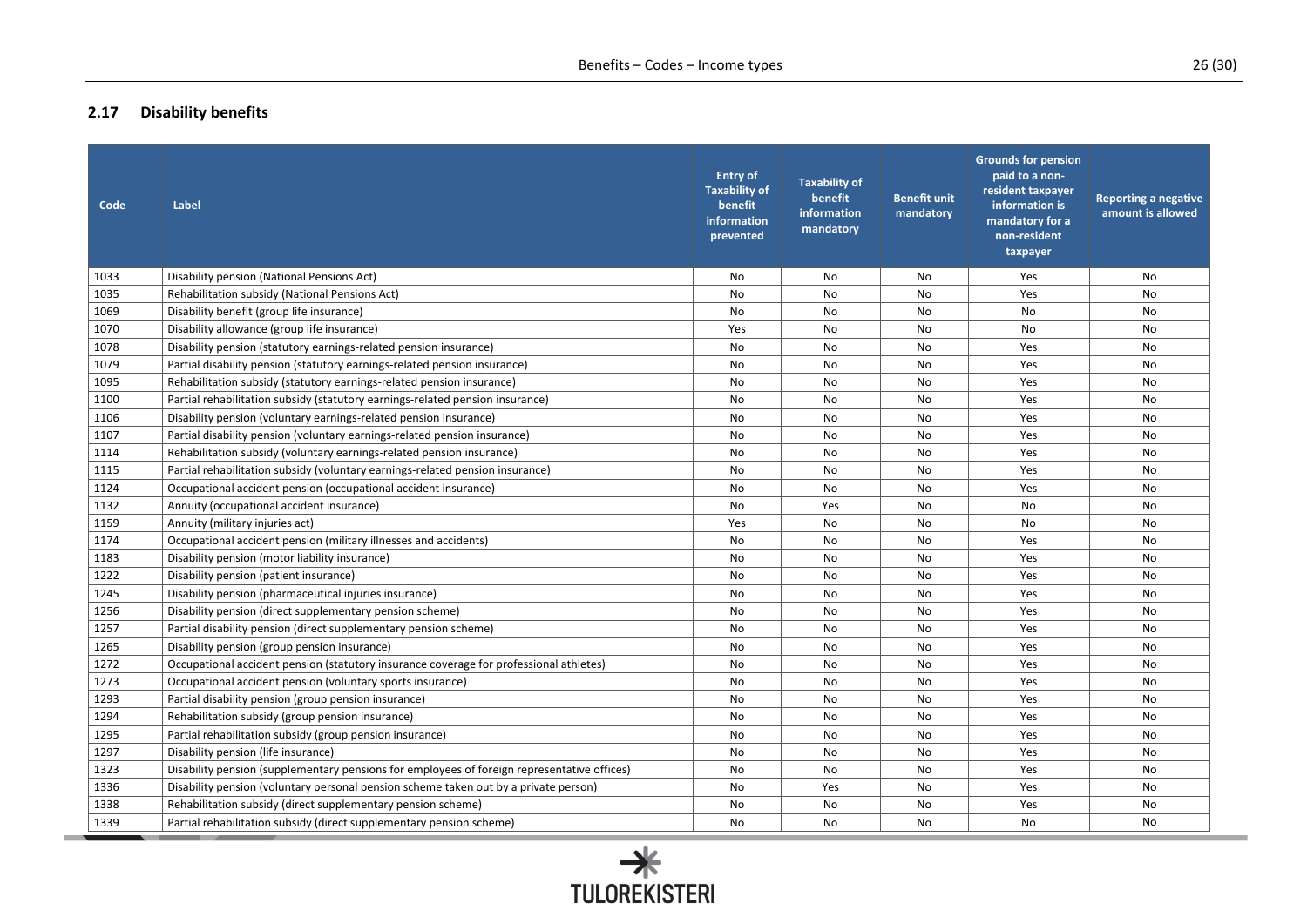| 1350 | Disability pension (Åland Islands)                                                                          | No | No | No | Yes | No |
|------|-------------------------------------------------------------------------------------------------------------|----|----|----|-----|----|
| 1351 | Partial disability pension (Åland Islands)                                                                  | No | No | No | Yes | No |
| 1352 | Rehabilitation subsidy (Åland Islands)                                                                      | No | No | No | Yes | No |
| 1353 | Partial rehabilitation subsidy (Åland Islands)                                                              | No | No | No | Yes | No |
| 1359 | Disability pension for a member of the Legislative Assembly or the provincial government (Aland<br>Islands) | No | No | No | Yes | No |
| 1377 | Disability pension (voluntary personal pension scheme taken out by the employer)                            | No | No | No | Yes | No |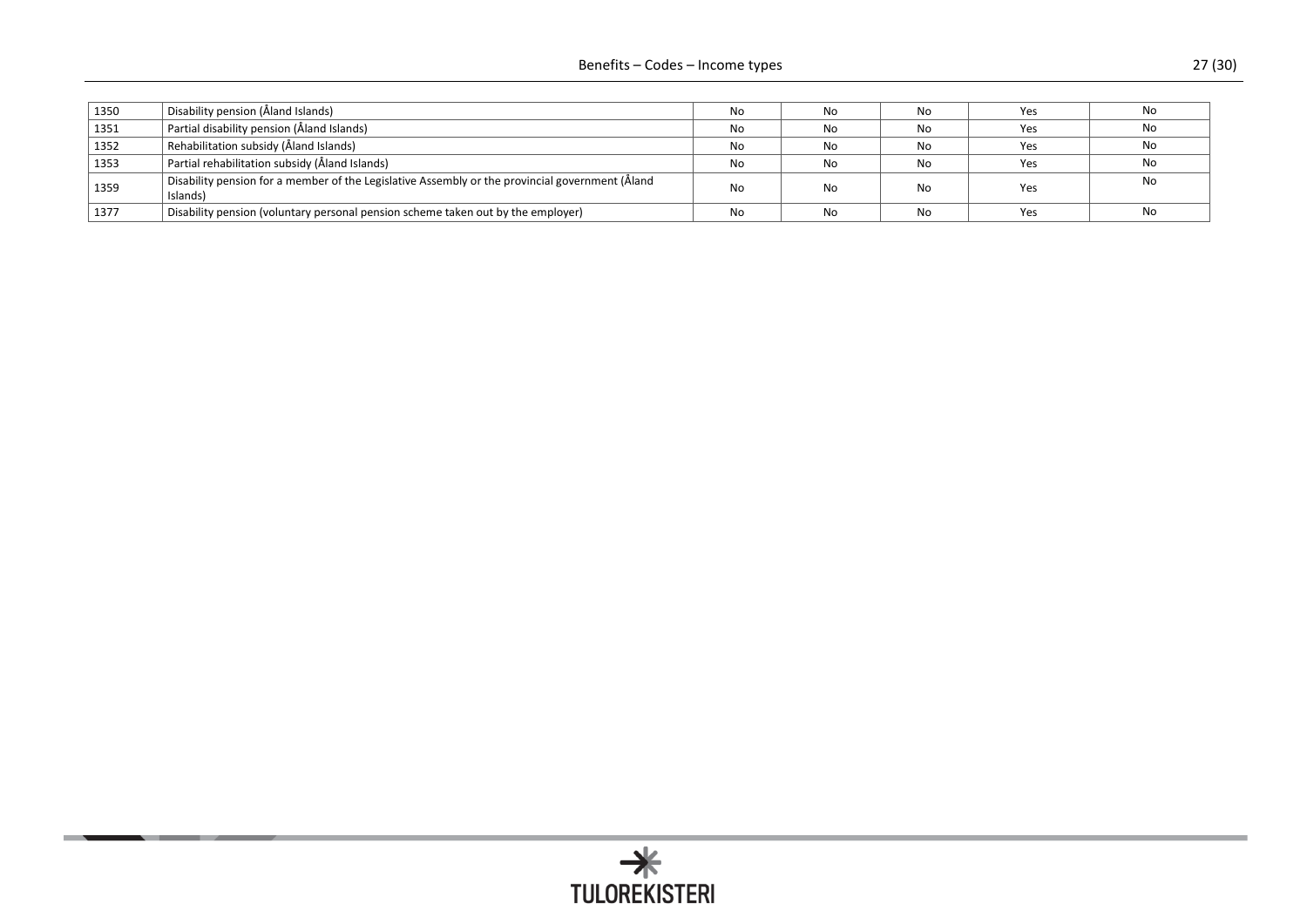#### <span id="page-27-0"></span>**2.18 Unemployment benefits**

| Code | Label                                                                            | <b>Entry of</b><br><b>Taxability of</b><br>benefit<br>information<br>prevented | <b>Taxability of</b><br>benefit<br>information<br>mandatory | <b>Benefit unit</b><br>mandatory | <b>Grounds for pension</b><br>paid to a non-<br>resident taxpayer<br>information is<br>mandatory for a<br>non-resident<br>taxpayer | <b>Reporting a negative</b><br>amount is allowed |
|------|----------------------------------------------------------------------------------|--------------------------------------------------------------------------------|-------------------------------------------------------------|----------------------------------|------------------------------------------------------------------------------------------------------------------------------------|--------------------------------------------------|
| 1015 | Labour market subsidy                                                            | Yes                                                                            | No                                                          | Yes                              | <b>No</b>                                                                                                                          | No                                               |
| 1016 | Child increase (unemployment security act)                                       | Yes                                                                            | No                                                          | <b>No</b>                        | <b>No</b>                                                                                                                          | No                                               |
| 1017 | Increase (labour market subsidy or basic unemployment allowance)                 | Yes                                                                            | No                                                          | No                               | No                                                                                                                                 | No                                               |
| 1018 | Expense allowance for when abroad (unemployment benefit)                         | Yes                                                                            | No                                                          | <b>No</b>                        | No                                                                                                                                 | No                                               |
| 1019 | Expense allowance (unemployment benefit)                                         | Yes                                                                            | No                                                          | No                               | No                                                                                                                                 | No                                               |
| 1020 | Basic unemployment allowance                                                     | Yes                                                                            | No                                                          | Yes                              | <b>No</b>                                                                                                                          | No                                               |
| 1021 | Increased expense allowance (unemployment benefit)                               | Yes                                                                            | No                                                          | <b>No</b>                        | No                                                                                                                                 | No                                               |
| 1054 | Basic component of the earnings-related allowance                                | Yes                                                                            | No                                                          | Yes                              | No                                                                                                                                 | No                                               |
| 1055 | Increased earnings-related component of the earnings-related allowance           | Yes                                                                            | No                                                          | No                               | No                                                                                                                                 | No                                               |
| 1056 | Child increase to earnings-related allowance                                     | Yes                                                                            | No                                                          | <b>No</b>                        | <b>No</b>                                                                                                                          | No                                               |
| 1058 | Commuting and relocation allowance (unemployment security act)                   | Yes                                                                            | No                                                          | No                               | No                                                                                                                                 | No                                               |
| 1060 | Unemployment benefit (voluntary insurance)                                       | Yes                                                                            | No                                                          | No                               | No                                                                                                                                 | No                                               |
| 1083 | Adjustment pension (act on representatives' pensions and adjustment allowance)   | No                                                                             | No                                                          | No                               | Yes                                                                                                                                | <b>No</b>                                        |
| 1084 | Adjustment allowance (act on representatives' pensions and adjustment allowance) | Yes                                                                            | No                                                          | <b>No</b>                        | <b>No</b>                                                                                                                          | <b>No</b>                                        |
| 1263 | Child increase to commuting and relocation allowance (unemployment security act) | Yes                                                                            | No                                                          | No                               | No                                                                                                                                 | No                                               |
| 1264 | Increased commuting and relocation allowance (unemployment security act)         | Yes                                                                            | No                                                          | <b>No</b>                        | No                                                                                                                                 | No.                                              |
| 1310 | Employment subsidy (Åland Islands)                                               | Yes                                                                            | No                                                          | <b>No</b>                        | <b>No</b>                                                                                                                          | <b>No</b>                                        |
| 1311 | Basic unemployment allowance (Åland Islands)                                     | Yes                                                                            | No                                                          | Yes                              | No                                                                                                                                 | No                                               |
| 1312 | Increase to basic unemployment allowance (Åland Islands)                         | Yes                                                                            | No                                                          | No                               | No                                                                                                                                 | No                                               |
| 1313 | Child increase to basic unemployment allowance (Åland Islands)                   | Yes                                                                            | No                                                          | No                               | No                                                                                                                                 | No                                               |
| 1314 | Labour market subsidy (Åland Islands)                                            | Yes                                                                            | No                                                          | Yes                              | No                                                                                                                                 | No                                               |
| 1315 | Earnings-related component of earnings-related allowance                         | Yes                                                                            | No                                                          | No                               | No                                                                                                                                 | No                                               |
| 1361 | Adjustment allowance (Åland Islands)                                             | Yes                                                                            | No                                                          | No                               | No                                                                                                                                 | No                                               |
| 1364 | Recurring compensation paid to a civil servant                                   | Yes                                                                            | No                                                          | No                               | <b>No</b>                                                                                                                          | <b>No</b>                                        |
| 1362 | Increment (labour market subsidy) (Åland Islands)                                | Yes                                                                            | No                                                          | No                               | No                                                                                                                                 | No                                               |
| 1363 | Child increase (labour market subsidy) (Åland Islands)                           | Yes                                                                            | <b>No</b>                                                   | <b>No</b>                        | No.                                                                                                                                | <b>No</b>                                        |

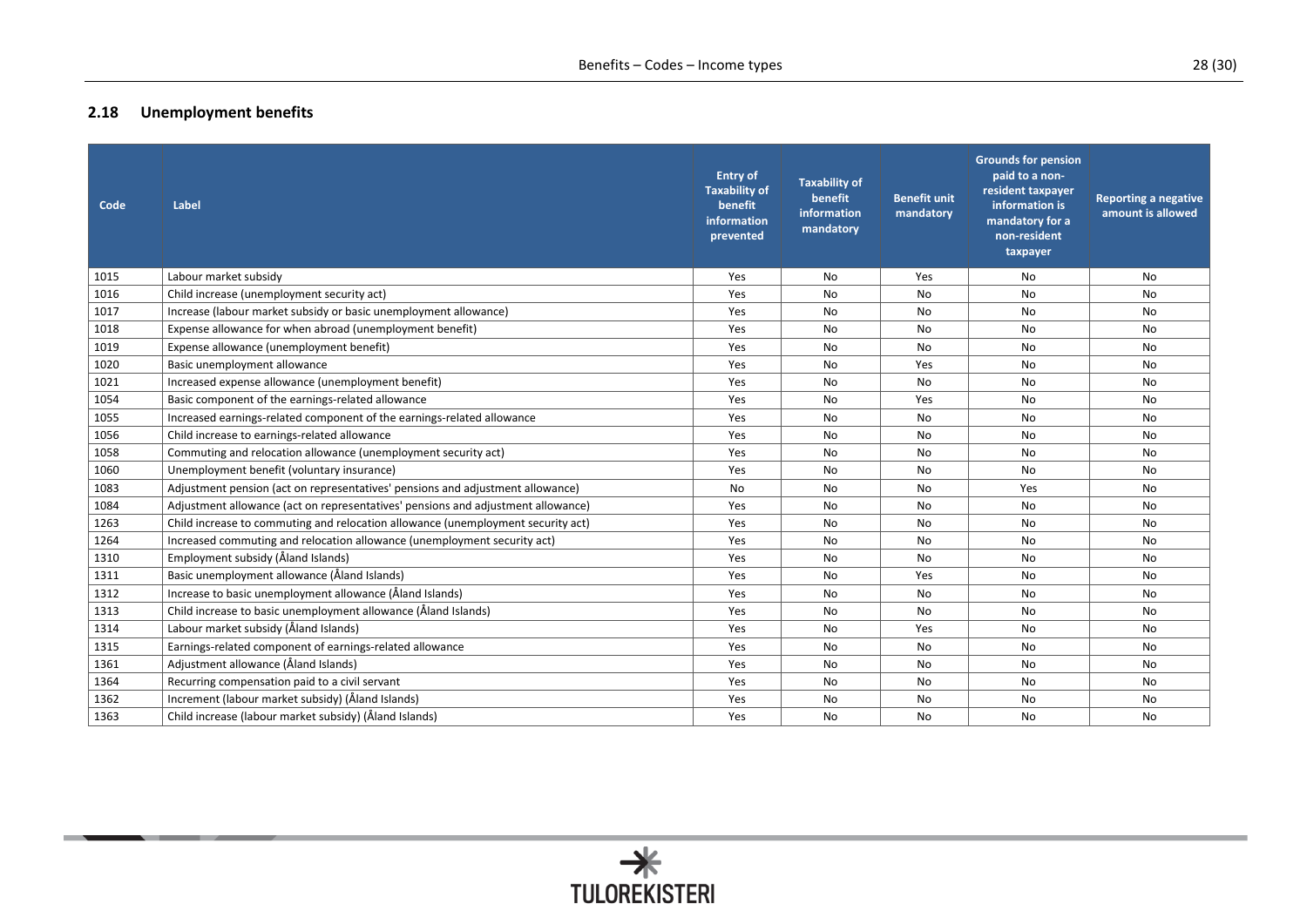#### <span id="page-28-0"></span>**2.19 Old-age pensions**

 $\overline{\phantom{a}}$ 

| Code | Label                                                                                                            | <b>Entry of</b><br><b>Taxability of</b><br>benefit<br>information<br>prevented | <b>Taxability of</b><br>benefit<br>information<br>mandatory | <b>Benefit unit</b><br>mandatory | <b>Grounds for pension</b><br>paid to a non-<br>resident taxpayer<br>information is<br>mandatory for a<br>non-resident<br>taxpayer | <b>Reporting a negative</b><br>amount is allowed |
|------|------------------------------------------------------------------------------------------------------------------|--------------------------------------------------------------------------------|-------------------------------------------------------------|----------------------------------|------------------------------------------------------------------------------------------------------------------------------------|--------------------------------------------------|
| 1034 | Old-age pension (National Pensions Act)                                                                          | <b>No</b>                                                                      | No                                                          | <b>No</b>                        | Yes                                                                                                                                | <b>No</b>                                        |
| 1064 | Old-age pension (group pension insurance)                                                                        | <b>No</b>                                                                      | No                                                          | <b>No</b>                        | Yes                                                                                                                                | <b>No</b>                                        |
| 1080 | Partial early old-age pension (statutory earnings-related pension insurance)                                     | <b>No</b>                                                                      | No                                                          | <b>No</b>                        | Yes                                                                                                                                | No                                               |
| 1081 | Old-age pension (statutory earnings-related pension insurance)                                                   | <b>No</b>                                                                      | No                                                          | No                               | Yes                                                                                                                                | No                                               |
| 1082 | Early old-age pension (statutory earnings-related pension insurance)                                             | No                                                                             | No                                                          | No                               | Yes                                                                                                                                | No                                               |
| 1087 | Part-time pension (statutory earnings-related pension insurance)                                                 | <b>No</b>                                                                      | No                                                          | No                               | Yes                                                                                                                                | No                                               |
| 1088 | Old-age pension (supplementary pensions for employees of foreign representative offices)                         | <b>No</b>                                                                      | No                                                          | No                               | Yes                                                                                                                                | No                                               |
| 1108 | Old-age pension (voluntary earnings-related pension insurance)                                                   | <b>No</b>                                                                      | No                                                          | No                               | Yes                                                                                                                                | No                                               |
| 1109 | Partial old-age pension (voluntary earnings-related pension insurance)                                           | No                                                                             | No                                                          | No                               | Yes                                                                                                                                | No                                               |
| 1110 | Early old-age pension (voluntary earnings-related pension insurance)                                             | No                                                                             | No                                                          | No                               | Yes                                                                                                                                | <b>No</b>                                        |
| 1111 | Early pension (voluntary earnings-related pension insurance)                                                     | <b>No</b>                                                                      | No                                                          | <b>No</b>                        | Yes                                                                                                                                | No                                               |
| 1258 | Old-age pension (direct supplementary pension scheme)                                                            | No                                                                             | No                                                          | No                               | Yes                                                                                                                                | No                                               |
| 1259 | Early old-age pension (direct supplementary pension scheme)                                                      | <b>No</b>                                                                      | No                                                          | No                               | Yes                                                                                                                                | No                                               |
| 1346 | Old-age pension (Åland Islands)                                                                                  | No                                                                             | No                                                          | No                               | Yes                                                                                                                                | No                                               |
| 1347 | Early old-age pension (Åland Islands)                                                                            | <b>No</b>                                                                      | No                                                          | <b>No</b>                        | Yes                                                                                                                                | No                                               |
| 1348 | Partial early old-age pension (Åland Islands)                                                                    | No                                                                             | No                                                          | No                               | Yes                                                                                                                                | No                                               |
| 1349 | Part-time pension (Åland Islands)                                                                                | <b>No</b>                                                                      | No                                                          | <b>No</b>                        | Yes                                                                                                                                | <b>No</b>                                        |
| 1356 | Old-age pension for a member of the Legislative Assembly or the provincial government (Åland<br>Islands)         | No                                                                             | No                                                          | No                               | Yes                                                                                                                                | No                                               |
| 1357 | Advance old-age pension for a member of the Legislative Assembly or the provincial government<br>(Åland Islands) | No                                                                             | No                                                          | No                               | Yes                                                                                                                                | No                                               |
| 1358 | Early old-age pension for a member of the Legislative Assembly or the provincial government (Åland<br>Islands)   | <b>No</b>                                                                      | No                                                          | No                               | Yes                                                                                                                                | No                                               |
| 1385 | Old-age pension (athlete pension insurance)                                                                      | No                                                                             | No                                                          | No                               | Yes                                                                                                                                | No                                               |